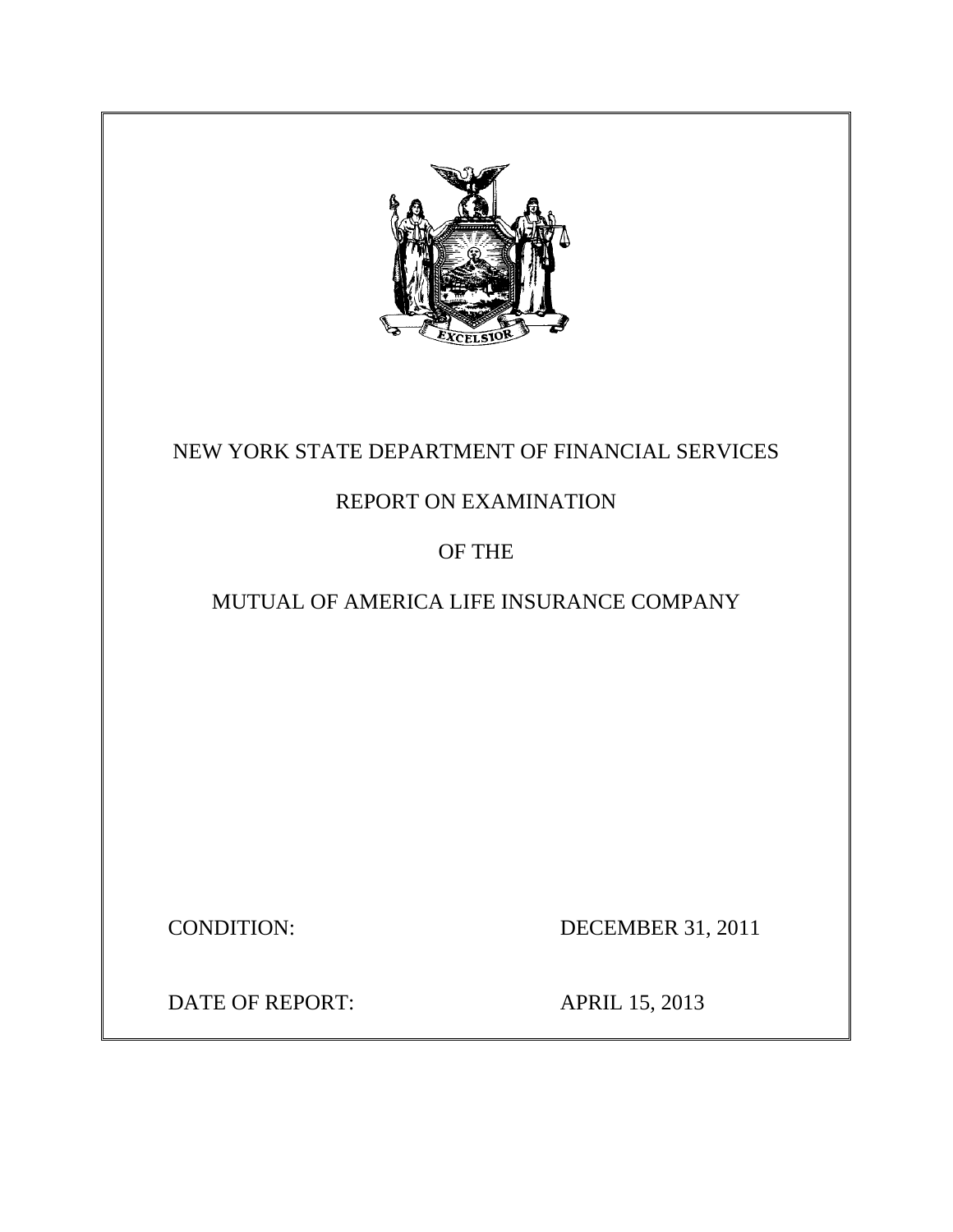### NEW YORK STATE DEPARTMENT OF FINANCIAL SERVICES

### REPORT ON EXAMINATION

### OF THE

### MUTUAL OF AMERICA LIFE INSURANCE COMPANY

AS OF

DECEMBER 31, 2011

DATE OF REPORT: APRIL 15, 2013

EXAMINER: JOSHUA WEISS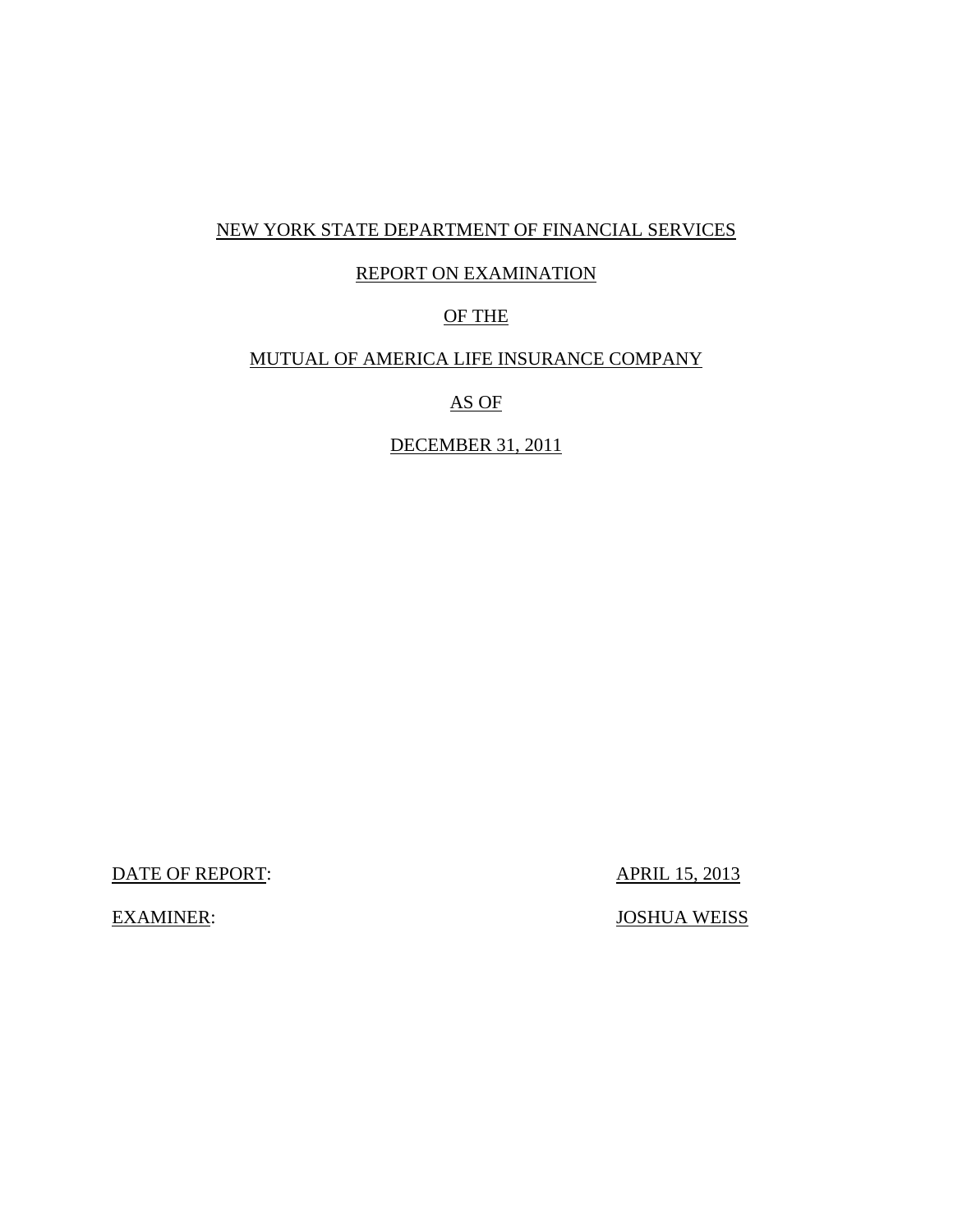### TABLE OF CONTENTS

| <b>ITEM</b> |                                      | PAGE NO.       |
|-------------|--------------------------------------|----------------|
| 1.          | Executive summary                    | $\overline{2}$ |
| 2.          | Scope of examination                 | 3              |
| 3.          | Description of Company               | 5              |
|             | A. History                           | 5              |
|             | <b>B.</b> Subsidiaries               | 6              |
|             | C. Organizational chart              | 8              |
|             | D. Service agreements                | 9              |
|             | E. Management                        | 13             |
| 4.          | Territory and plan of operations     | 15             |
|             | A. Statutory and special deposits    | 16             |
|             | <b>B.</b> Direct operations          | 16             |
|             | C. Reinsurance                       | 16             |
| 5.          | Significant operating results        | 17             |
| 6.          | <b>Financial statements</b>          | 19             |
|             | A. Independent accountants           | 19             |
|             | <b>B.</b> Net admitted assets        | 20             |
|             | C. Liabilities, capital and surplus  | 21             |
|             | D. Condensed summary of operations   | 22             |
|             | E. Surplus account                   | 23             |
| 7.          | Market conduct activities            | 24             |
|             | A. Advertising and sales activities  | 24             |
|             | B. Underwriting and policy forms     | 26             |
|             | C. Treatment of policyholders        | 26             |
| 8.          | Enterprise risk management           | 27             |
| 9.          | Prior report summary and conclusions | 29             |
| 10.         | Summary and conclusions              | 32             |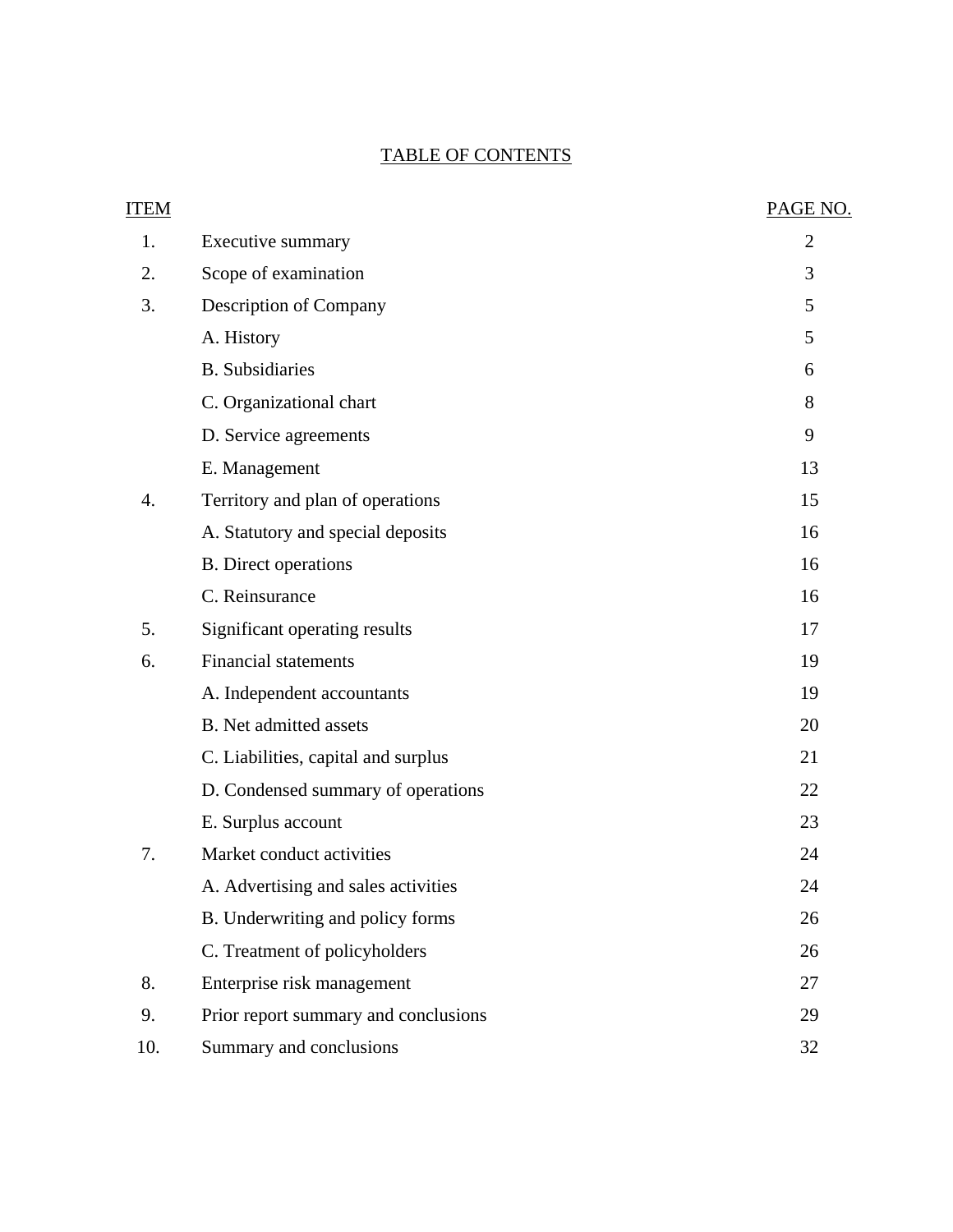

# NEW YORK STATE DEPARTMENT<sub>of</sub><br>FINANCIAL SERVICES

 Andrew M. Cuomo Benjamin M. Lawsky Governor **Superintendent** Superintendent Superintendent Superintendent Superintendent Superintendent Superintendent

May 15, 2013

Honorable Benjamin M. Lawsky Superintendent of Financial Services New York, New York 10004

Sir:

In accordance with instructions contained in Appointment No. 30816, dated February 1, 2012 and annexed hereto, an examination has been made into the condition and affairs of the Mutual of America Life Insurance Company hereinafter referred to as "the Company," at its home office located at 320 Park Avenue, New York, NY 10022

Wherever "Department" appears in this report, it refers to the New York State Department of Financial Services.

The report indicating the results of this examination is respectfully submitted.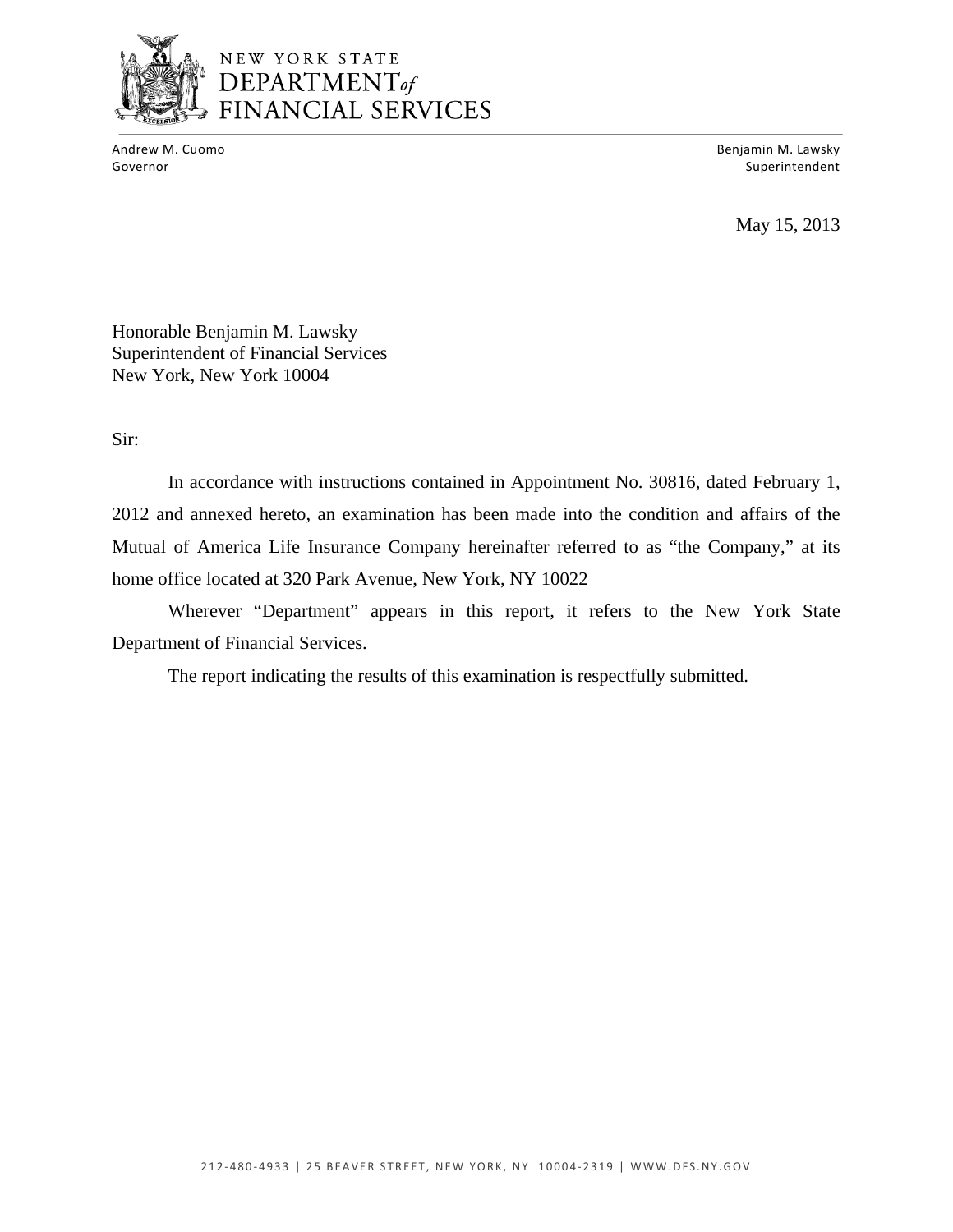#### 1. EXECUTIVE SUMMARY

<span id="page-4-0"></span>The material violations, recommendation and comment contained in this report are summarized below.

- The Company violated Section 51.6 (b)(4) of Department Regulation No. 60 by failing to furnish the sales material used in the sale of the proposed annuity contract and the completed Disclosure Statement to the insurer whose coverage was being replaced, within 10 days of receipt of the applications. This violation appeared in the prior report on examination. (See item 7A of this report)
- The Company violated Section 51.6(e) of Department Regulation No. 60 by not ensuring compliance with Section  $51.5(c)(3)$  of Department Regulation No. 60 when the applicant was presented with the Important Notice and/or Disclosure Statement after the applicant signed the application. (See item 7A of this report)
- The Company violated Section 51.6(e) of Department Regulation No. 60 by failing to date the Important Notice, Disclosure Statement and/or the application upon receipt. (See item 7A of this report)
- The Company did not comply with the instructions for completing Appendix 10B of Department Regulation No. 60 by failing to provide the required individual contract comparisons when multiple contracts were being replaced. (See item 7A of this report)
- It is recommended the Company enhance its ERM program by augmenting its documentation of its ERM activities, by establishing a procedure for formal periodic meetings between the SVP, ERM and the Chairman, President and CEO regarding the ERM program and formalizing the Company's existing ERM reporting to the Board of Directors. (See item 8 of this report)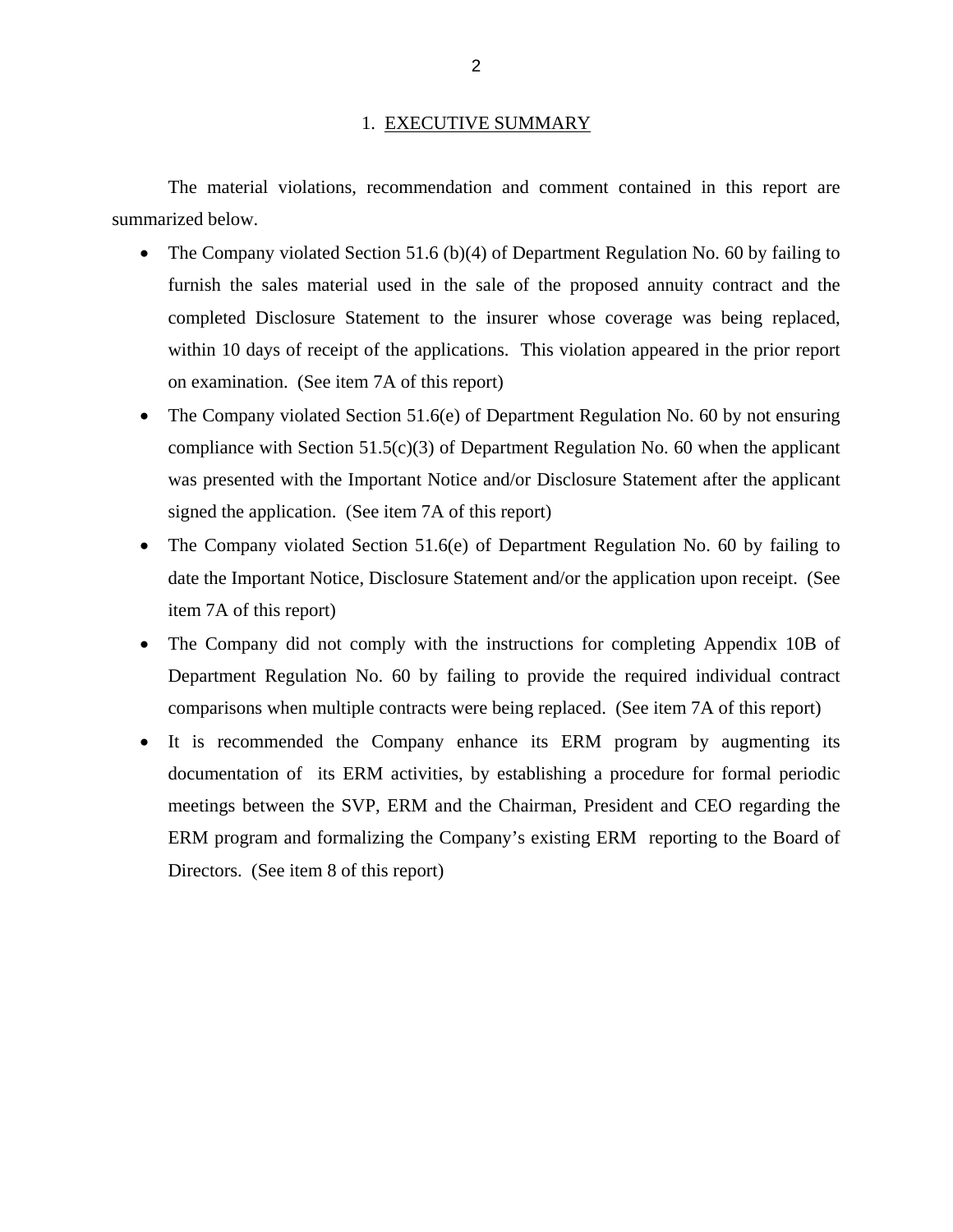#### 2. SCOPE OF EXAMINATION

<span id="page-5-0"></span>The examination of the Company was a full scope examination as defined in the NAIC Financial Condition Examiners Handbook, 2011 Edition (the "Handbook")*.* The examination covers the five year period from January 1, 2007 to December 31, 2011. The examination was conducted observing the guidelines and procedures in the Handbook and, where deemed appropriate by the examiner, transactions occurring subsequent to December 31, 2011, but prior to the date of this report (i.e., the completion date of the examination) were also reviewed.

In the course of the examination, a review was also made of the manner in which the Company conducts its business and fulfills its contractual obligations to policyholders and claimants. The results of this review are contained in item 7 of this report.

The examination was conducted on a risk focused basis in accordance with the provisions of the Handbook published by the National Association of Insurance Commissioners ("NAIC"). The Handbook guidance provides for the establishment of an examination plan based on the examiner's assessment of risk in the insurer's operations and utilizing that evaluation in formulating the nature and extent of the examination. The examiner planned and performed the examination to evaluate the current financial condition as well as identify prospective risks that may threaten the future solvency of the insurer. The examiner identified key processes, assessed the risks within those processes and evaluated the internal control systems and procedures used to mitigate those risks. The examination also included assessing the principles used and significant estimates made by management, evaluating the overall financial statement presentation, and determining management's compliance with New York statutes and Department guidelines, Statutory Accounting Principles as adopted by the Department, and annual statement instructions.

Information about the Company's organizational structure, business approach and control environment were utilized to develop the examination approach. The Company's risks and management activities were evaluated incorporating the NAIC's nine branded risk categories. These categories are as follows:

- Pricing/Underwriting
- Reserving
- Operational
- Strategic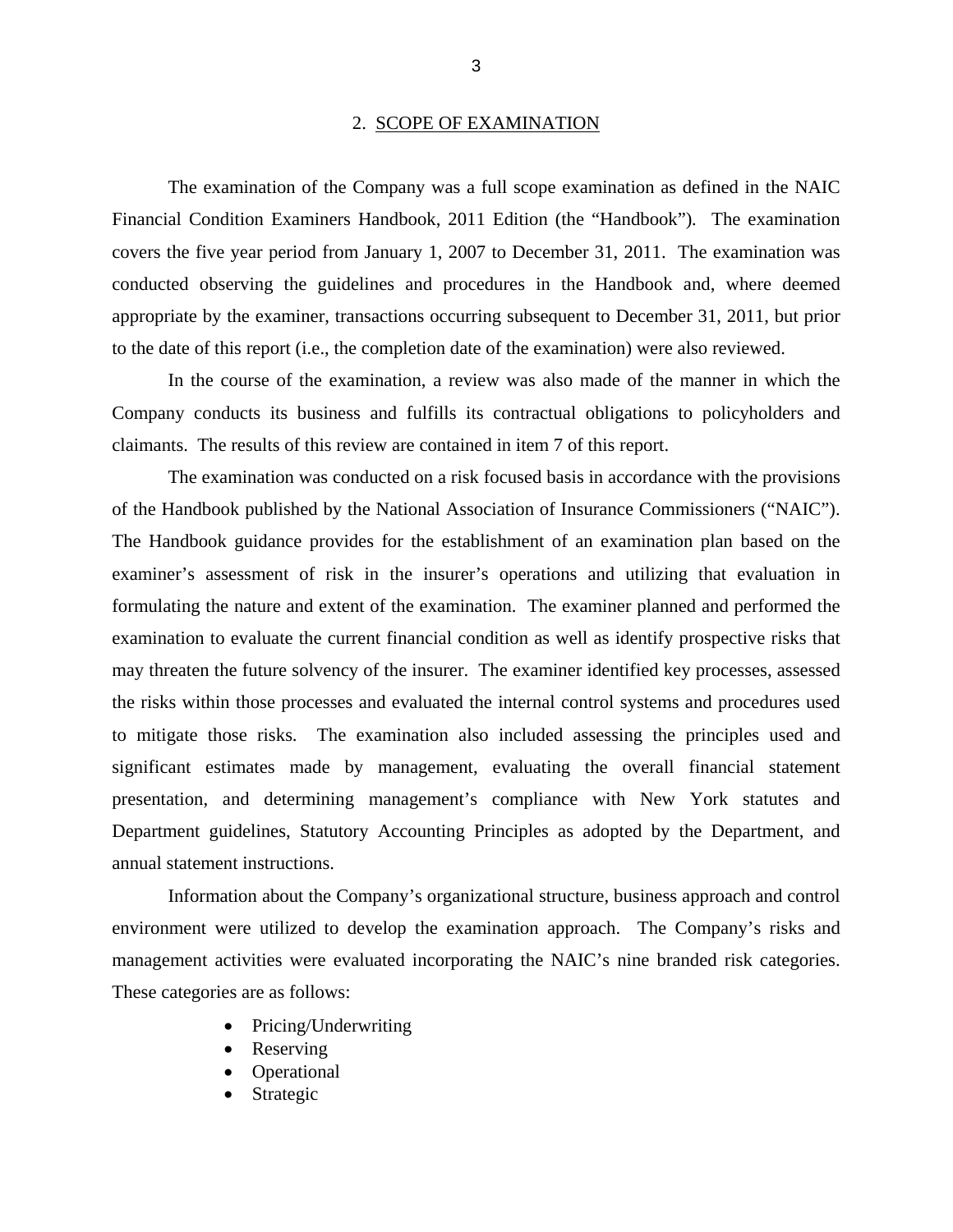- Credit
- Market
- Liquidity
- Legal
- Reputational

The Company was audited annually, for the years 2007 through 2011, by the accounting firm of KPMG, LLP. The Company received an unqualified opinion in all years. Certain audit work papers of the accounting firm were reviewed and relied upon in conjunction with this examination. The Company has an internal audit department and a separate internal control function that is managed by various Company departments which were given the task of assessing the internal control structure. The Company is subject to the NAIC Model Audit Rule ("MAR") and the examiners reviewed and relied on the Company's MAR workpapers in order to identify and obtain an understanding of the financial reporting risks, processes and related internal controls.

The examiner reviewed the corrective actions taken by the Company with respect to the violations, recommendations and comment contained in the prior reports on examination. The results of the examiner's review are contained in item 9 of this report.

This report on examination is confined to financial statements and comments on those matters which involve departure from laws, regulations or rules, or which require explanation or description.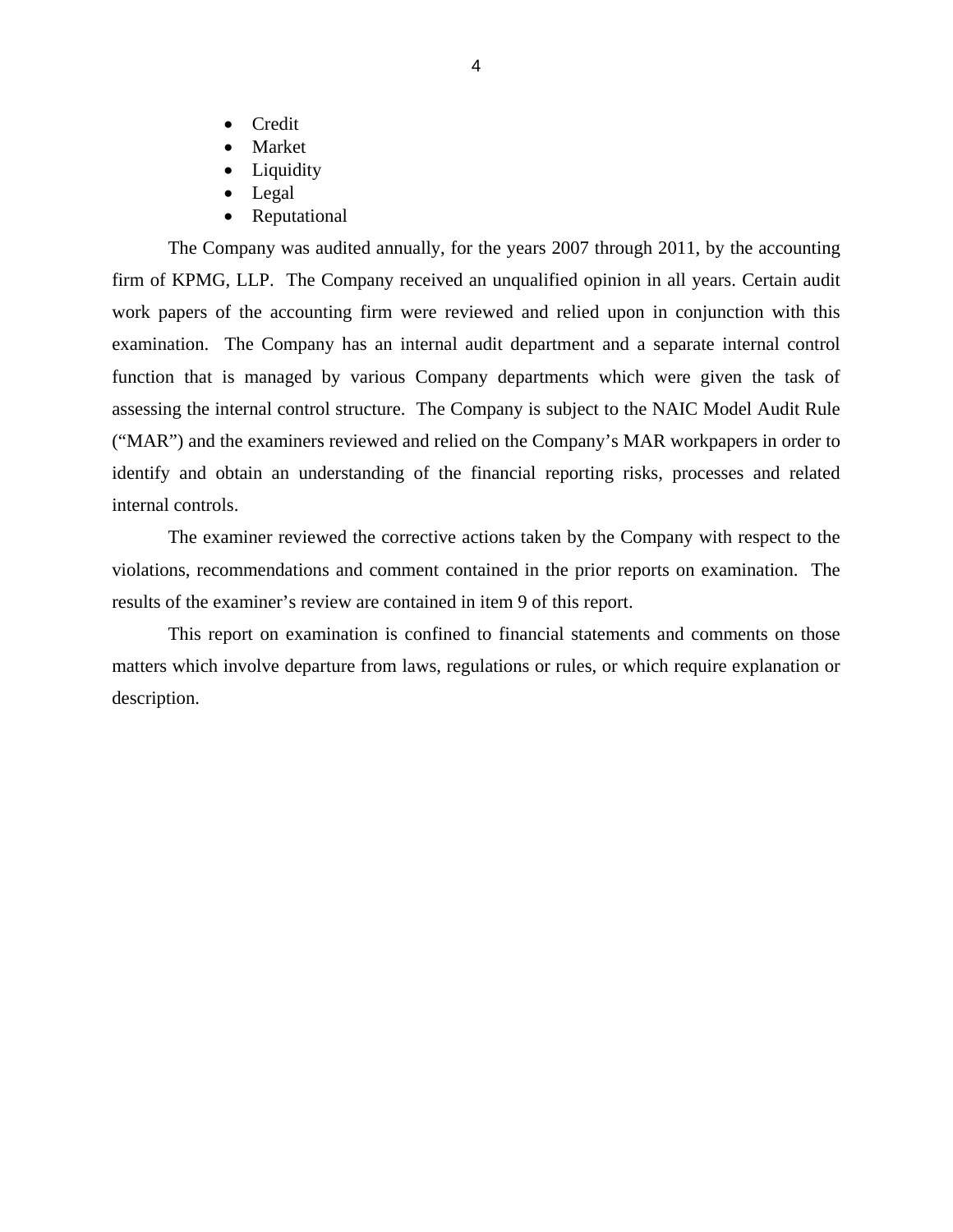#### 3. DESCRIPTION OF COMPANY

#### <span id="page-7-0"></span>A. History

The Company was incorporated and licensed as a retirement association under the laws of New York on January 3, 1945, and commenced business on October 1, 1945 as National Health and Welfare Retirement Association, Incorporated, a not for profit organization, with the authority to transact business in accordance with what is currently codified as Article 46 of the New York Insurance Law.

On December 31, 1978, the Company converted to a mutual life insurance company pursuant to Section 7303 of the New York Insurance Law under the name National Health and Welfare Mutual Life Insurance Association, Incorporated, and eventually assumed all of the business of National Health and Welfare Retirement Association, Incorporated. Effective January 1, 1984, the Company's name was changed to Mutual of America Life Insurance Company.

The Company is a mutual life insurer that specializes in providing employee benefits, including pensions and life and disability insurance, to employees of employers in the not for profit field. Its clientele includes providers of health care, educational institutions, unions, religious and charitable organizations and governmental agencies and their employees. As a provider of benefits to the not for profit sector, the Company had been exempt from federal income taxes under Section  $501(c)(4)$  of the Internal Revenue Code. The Tax Reform Act of 1986 limited the Company's federal tax exemption to the Company's pension business only. The Tax Payer Relief Act of 1997 made the Company's entire operations subject to federal income tax, effective January 1, 1998. This change was subject to certain "fresh start" transition rules, which moderated the impact of federal income taxes on the Company.

As a result of the Tax Relief Act of 1997, the Company was also able to broaden its policyholder base. The Company's original charter limited its policyholders to solely taxexempt organizations, governmental entities and their directors, employees and families (to comply with its original restricted tax-exempt purpose). In December, 1998, the Company's board of directors amended the charter so that the Company could serve the insurance and financial needs of the general public, including for profit companies, while continuing to serve nonprofit organizations.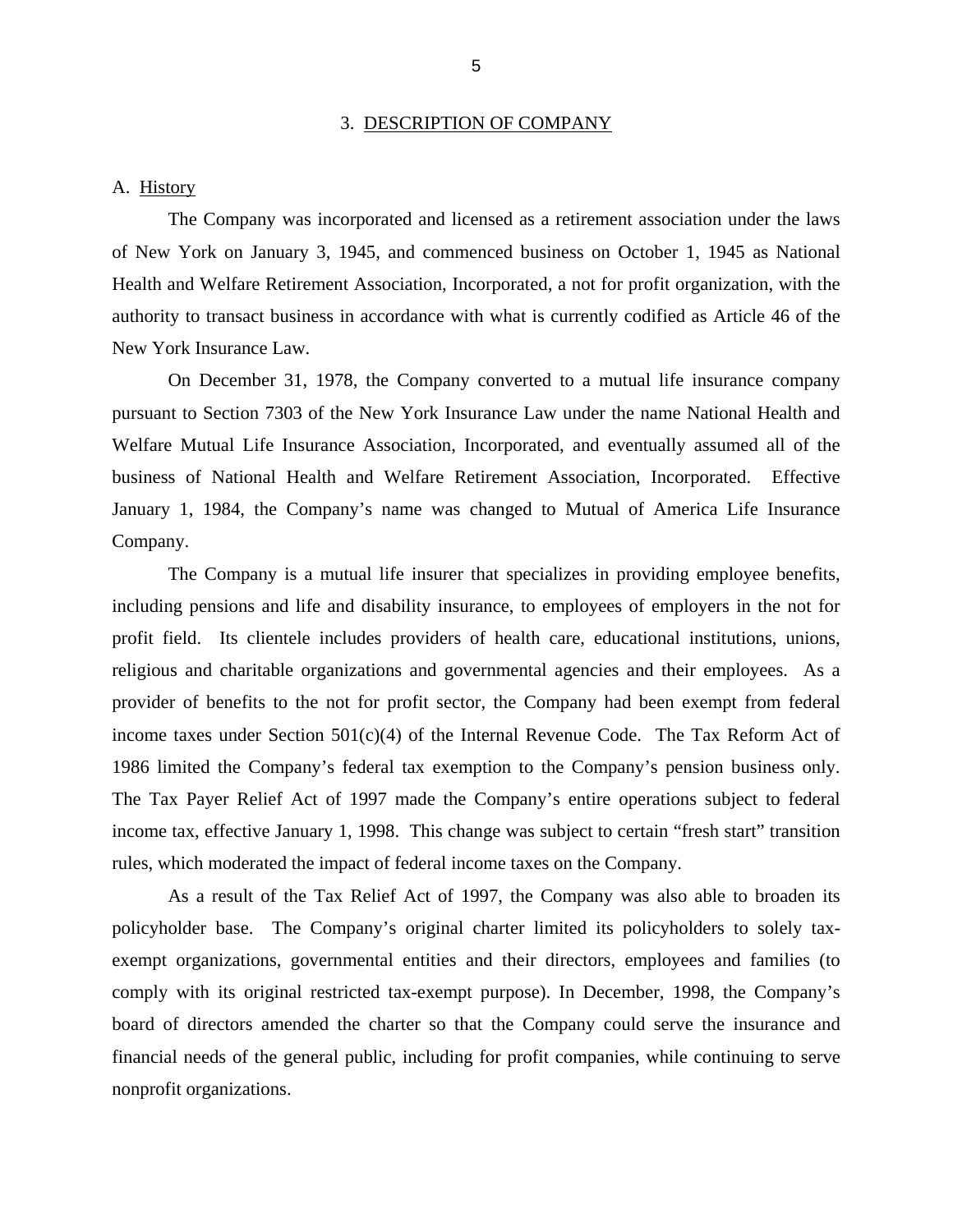<span id="page-8-0"></span>B. Subsidiaries

The following is a brief description of the Company's subsidiaries as of December 31, 2011.

Mutual of America Investment Corporation ("Investment Corp.") is a registered, openend investment management company, incorporated in Maryland in 1986, commonly known as a mutual fund. Unlike most public mutual funds, Investment Corp. restricts the sale of shares to the separate accounts of the Company and the separate accounts of Wilton Reinsurance Life Company of New York, a former affiliate of the Company. The shares of the respective funds of Investment Corp. are owned by the companies through its various separate accounts.

Mutual of America Institutional Funds, Inc. ("Institutional Funds") is also a registered, opened investment management company. Institutional Funds was incorporated in Maryland in 1994, began its operations in 1996, and is owned by the organizations that purchase its shares (i.e., the institutional investors including the Company). Institutional Funds shares are made available only to endowments, foundations, corporations, municipalities or other public entities and other institutions with a requirement of \$25,000 as a minimum initial investment.

Institutional Funds are not made available to individuals, nor are they made available to separate accounts of annuity or insurance contracts. Institutional Funds currently offers six funds, with a selection of equity and fixed income alternatives. Institutional Funds was formed to offer the Company's nonprofit clientele investment alternatives for their non-pension assets.

Mutual of America Holding Company, Inc. ("MOA Holding Company") is a holding company organized under the laws of the State of Delaware in 1998. MOA Holding Company holds all of the shares of the Company's operating subsidiaries. MOA Holding Company has no employees and its officers are also officers of the Company.

Mutual of America Capital Management Corporation ("Capital Management") is a registered investment adviser, incorporated in Delaware in 1993. Capital Management manages the assets of the Company, its family of companies, and also seeks other opportunities to manage assets for unaffiliated third parties.

Capital Management serves as the investment adviser/manager for the Company's general account. Capital Management also manages twenty four funds for Investment Corp., and all six funds for Institutional Funds. Capital Management also manages the individual separate accounts established at the Company specifically for the pension plans of several of its clients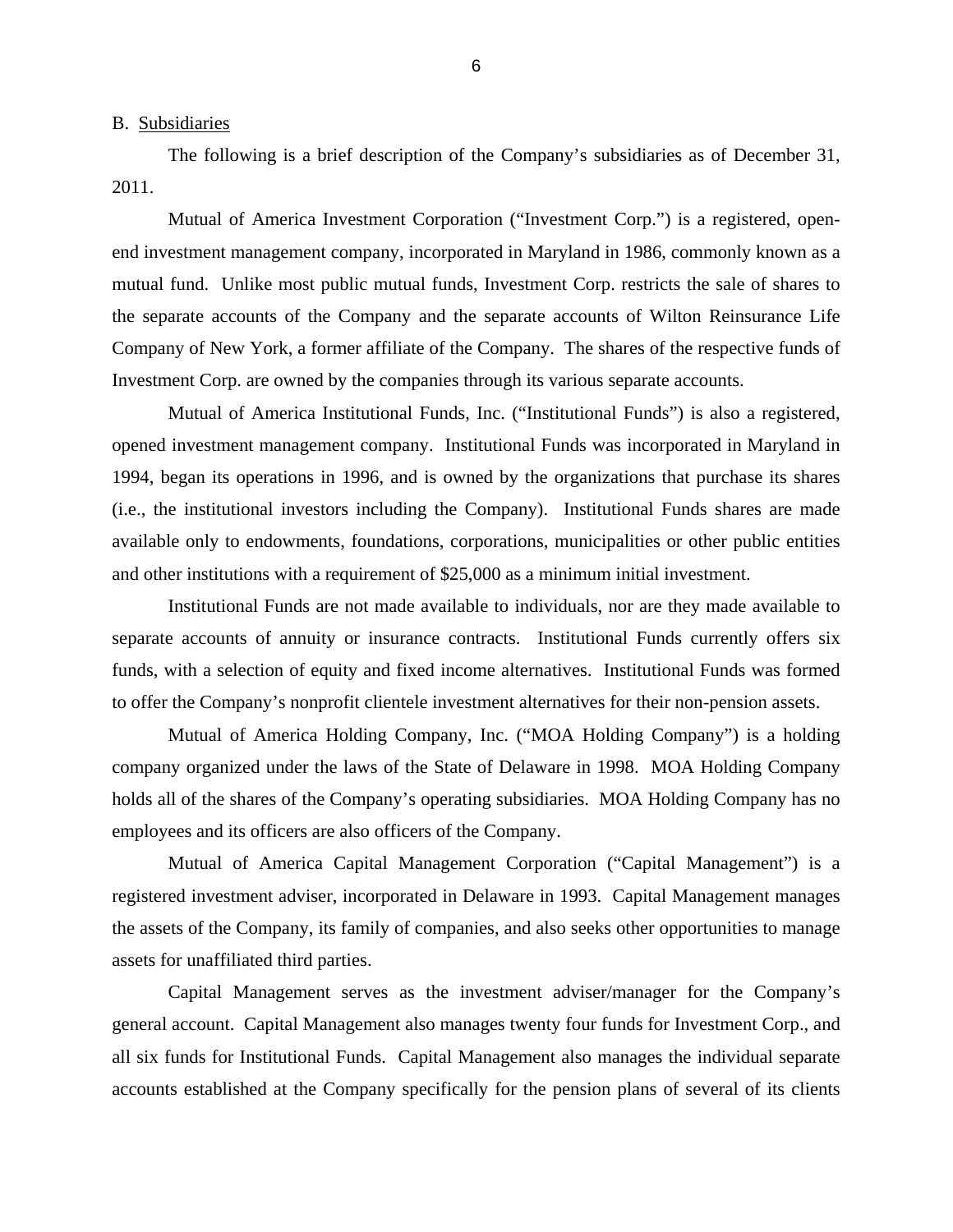and the funds of each of the Company's subsidiaries in order to carry out their respective investment objectives.

Mutual of America Securities Corporation ("Securities Corporation") is a registered broker/dealer organized under the laws of the State of Delaware in 1990. It distributes the shares of the Institutional Funds. It is also authorized to operate as an introducing broker in executing certain equity trades on behalf of the Company's general account.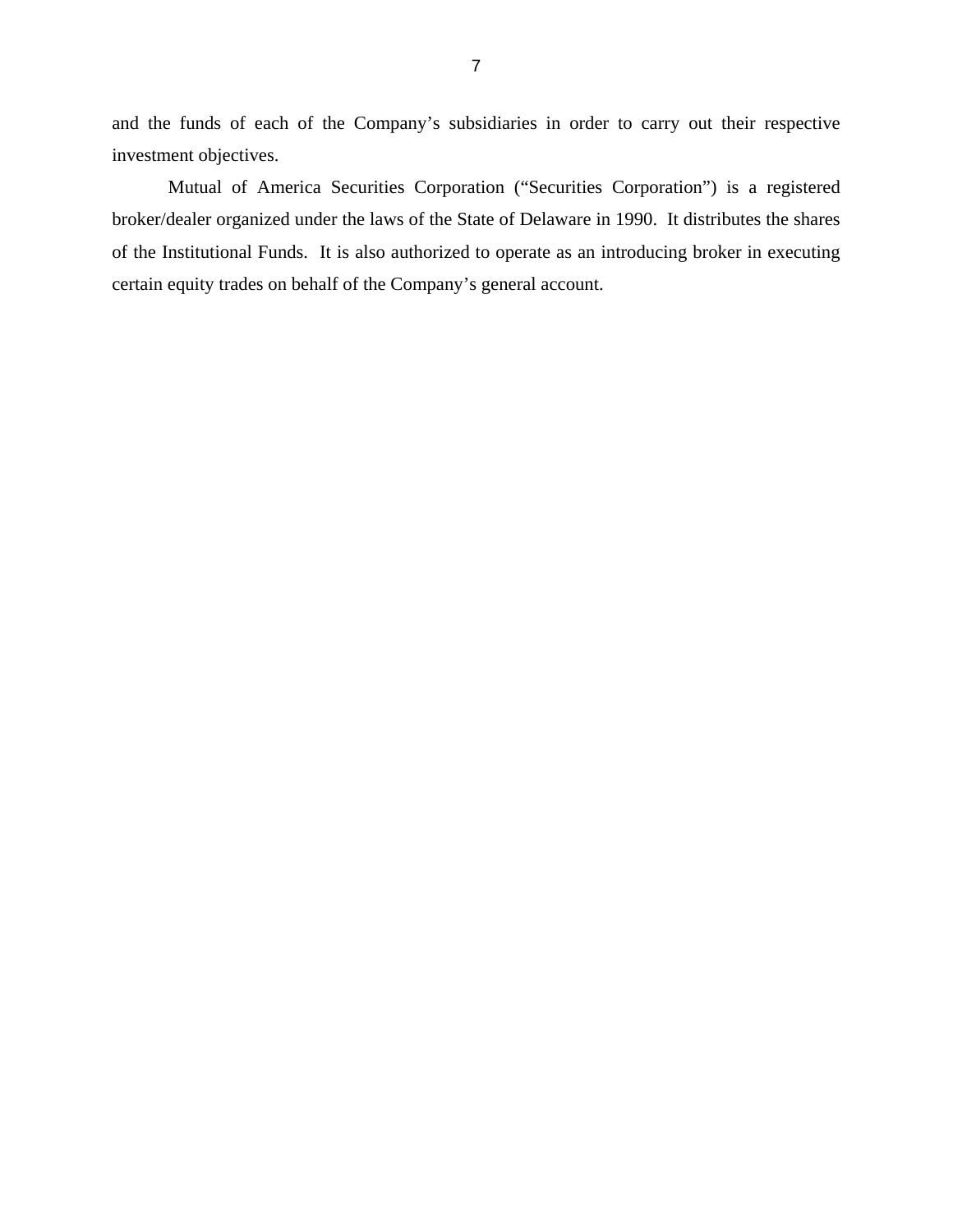### <span id="page-10-0"></span>C. Organizational Chart

An organization chart reflecting the relationship between the Company and significant entities in its holding company system as of December 31, 2011 follows:

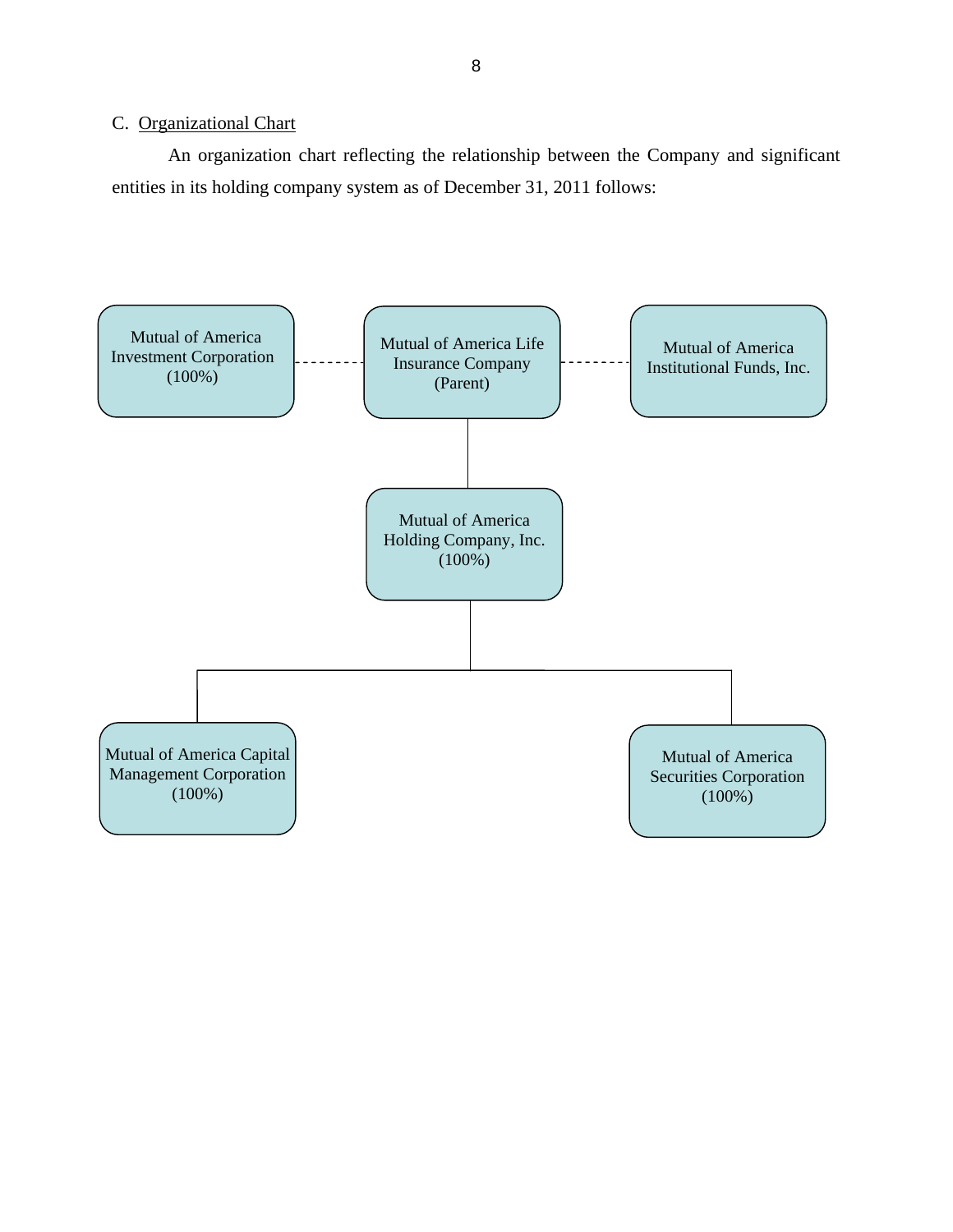The Company had 11 service agreements in effect with affiliates during the examination period.

| Index #      | Type of         | Effective  | Provider $(s)$ of | Recipient $(s)$ of | Specific Service(s) Covered                        | Income/                |
|--------------|-----------------|------------|-------------------|--------------------|----------------------------------------------------|------------------------|
|              | Agreement and   | Date       | Service(s)        | Service(s)         |                                                    | (Expense)* For Each    |
|              | Department File |            |                   |                    |                                                    | Year of the            |
|              | Number          |            |                   |                    |                                                    | Examination            |
| $\mathbf{1}$ | Service         | 01/03/1994 | The Company       | Capital Management | The Company provides accounting, tax and           | 2007 - \$571,970       |
|              | Agreement       |            |                   |                    | auditing, legal and actuarial services to Capital  | 2008 - \$509,983       |
|              |                 |            |                   |                    | Management.                                        | 2009 - \$577,437       |
|              |                 |            |                   |                    |                                                    | 2010 - \$639,651       |
|              | Amendment A     | 05/01/1996 |                   |                    | The Company will provide above services in         | 2011 - \$641,941       |
|              |                 |            |                   |                    | connection with Capital Management's additional    |                        |
|              |                 |            |                   |                    | advisory activities if requested.                  |                        |
| 2            | Investment      | 01/03/1994 | Capital           | The Company        | Capital Management services performed for the      | $2007 - $(8,560,795)$  |
|              | Advisory        |            | Management        |                    | Company's general account including:               | $2008 - $(12,265,730)$ |
|              | Agreement       |            |                   |                    | performing research; consulting and furnishing     | $2009 - $(12,815,746)$ |
|              |                 |            |                   |                    | the board of directors of the Company              | $2010 - $(14,920,842)$ |
|              |                 |            |                   |                    | recommendations with respect to the Company's      | $2011 - $(15,618,919)$ |
|              |                 |            |                   |                    | investment policies; seeking out, presenting and   |                        |
|              |                 |            |                   |                    | recommending specific investment opportunities;    |                        |
|              |                 |            |                   |                    | making and carrying out decisions to acquire or    |                        |
|              |                 |            |                   |                    | dispose of permissible investments and selecting   |                        |
|              |                 |            |                   |                    | brokers or dealers that will execute the purchases |                        |
|              |                 |            |                   |                    | and sales of the portfolio securities.             |                        |
|              | Amendment       | 01/01/2010 |                   |                    | Revises the compensation paid by the Company       |                        |
|              |                 |            |                   |                    | to Capital Management for the provision of         |                        |
|              |                 |            |                   |                    | investment management services with respect to     |                        |
|              |                 |            |                   |                    | the Company's general account. Specifically, the   |                        |
|              |                 |            |                   |                    | Company pays to Capital Management a fee           |                        |
|              |                 |            |                   |                    | equal to 0.23% of the average book value of the    |                        |
|              |                 |            |                   |                    | assets in the Company's general account            |                        |
|              |                 |            |                   |                    | managed by Capital Management, each Month,         |                        |
|              |                 |            |                   |                    | commencing January 1, 2010.                        |                        |
|              |                 |            |                   |                    |                                                    |                        |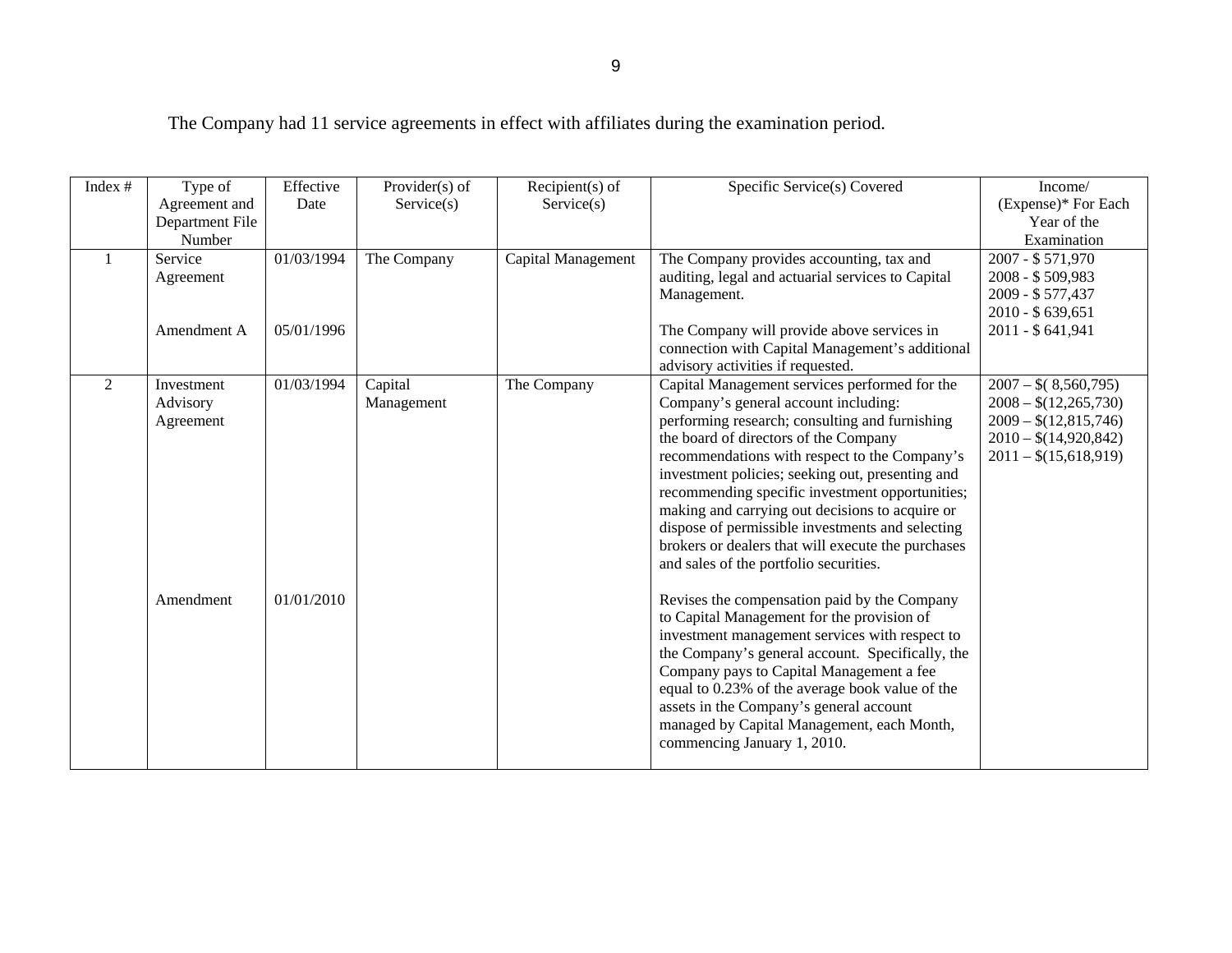| Index #        | Type of          | Effective  | Provider $(s)$ of | Recipient $(s)$ of         | Specific Service(s) Covered                       | Income/                     |
|----------------|------------------|------------|-------------------|----------------------------|---------------------------------------------------|-----------------------------|
|                | Agreement and    | Date       | Service(s)        | Service(s)                 |                                                   | (Expense)* For Each         |
|                | Department File  |            |                   |                            |                                                   | Year of the                 |
|                | Number           |            |                   |                            |                                                   | Examination                 |
| $\overline{3}$ | Distribution     | 09/21/1994 | The Company       | Investment Corp.           | Investment Corp. appoints the Company as the      | $2007 - $0$                 |
|                | Agreement        |            |                   |                            | principal underwriter and distributor to sell its | $2008 - $0$<br>$\mathbf{A}$ |
|                |                  |            |                   |                            | shares to the Company's separate accounts.        | $2009 - $0$                 |
|                |                  |            |                   |                            |                                                   | $2010 - $0$                 |
|                |                  |            |                   |                            |                                                   | $2011 - $0$                 |
|                |                  |            |                   |                            |                                                   | A: The Company does         |
|                |                  |            |                   |                            |                                                   | not derive any              |
|                |                  |            |                   |                            |                                                   | distribution fees under     |
|                |                  |            |                   |                            |                                                   | this agreement.             |
| $\overline{4}$ | Investment       | 01/01/1997 | The Company       | Capital Management         | The Company provides Capital Management with      | $2007 - $571,970$           |
|                | Accounting       |            |                   |                            | employees and accounting services in connection   | 2008 - \$509,983            |
|                | Services         |            |                   |                            | with Capital Management's activities as the       | 2009 - \$577,437            |
|                |                  |            |                   |                            | investment accounting and record keeping agent    | 2010 - \$639,651            |
|                |                  |            |                   |                            | for the portfolios of Institutional Funds.        | 2011 - \$641,941            |
|                |                  |            |                   |                            |                                                   |                             |
|                |                  |            |                   |                            |                                                   |                             |
|                |                  |            |                   |                            |                                                   |                             |
|                |                  |            |                   |                            |                                                   |                             |
| 5              | Delegation of    | 07/23/2002 | The Company       | Investment Corp.           | Company provides AML<br>The<br>compliance         | The expenses incurred       |
|                | Implementation   |            |                   |                            | procedures for Investment Corp.                   | under this agreement        |
|                | and Operation    |            |                   |                            |                                                   | are included under the      |
|                | of Certain Anti- |            |                   |                            |                                                   | allocation for the          |
|                | Money            |            |                   |                            |                                                   | service agreement           |
|                | Laundering       |            |                   |                            |                                                   | between the Company         |
|                | ("AML")          |            |                   |                            |                                                   | and Capital                 |
|                | Procedures       |            |                   |                            |                                                   | Management.                 |
| 6              | Delegation of    | 07/23/2002 | The Company and   | <b>Institutional Funds</b> | The Company and Securities Corporation provide    | The expenses incurred       |
|                | Implementation   |            | <b>Securities</b> |                            | AML compliance procedures for Institutional       | under this agreement        |
|                | and Operation    |            | Corporation       |                            | Funds.                                            | are included under the      |
|                | of Certain AML   |            |                   |                            |                                                   | allocation for the          |
|                | Procedures       |            |                   |                            |                                                   | service agreement           |
|                |                  |            |                   |                            |                                                   | between the Company         |
|                |                  |            |                   |                            |                                                   | and Capital                 |
|                |                  |            |                   |                            |                                                   | Management.                 |
|                |                  |            |                   |                            |                                                   | (Agreement #4)              |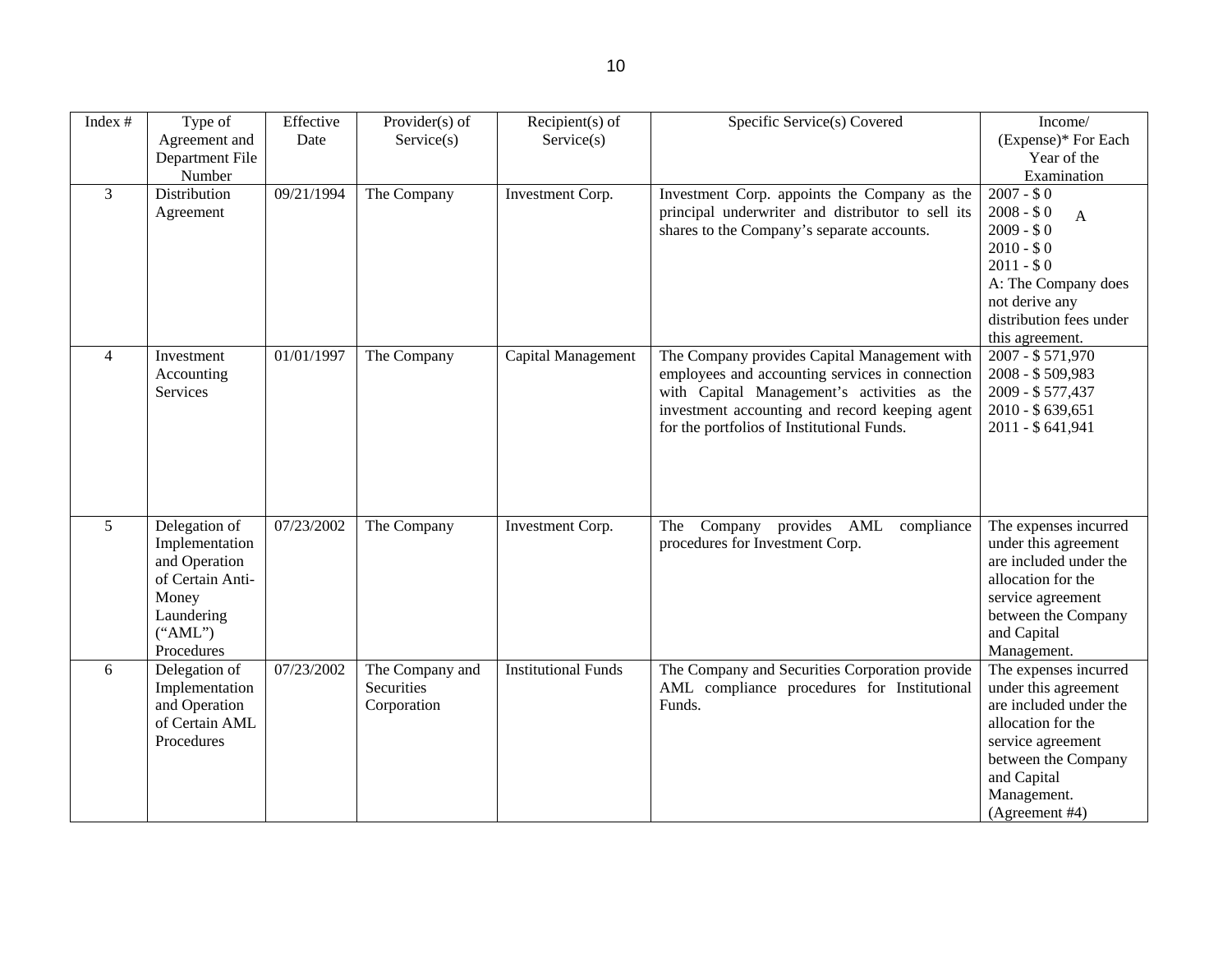| Index #        | Type of             | Effective  | Provider(s) of | $Recipient(s)$ of | Specific Service(s) Covered                          | Income/              |
|----------------|---------------------|------------|----------------|-------------------|------------------------------------------------------|----------------------|
|                | Agreement and       | Date       | Service(s)     | Service(s)        |                                                      | (Expense)* For Each  |
|                | Department File     |            |                |                   |                                                      | Year of the          |
|                | Number              |            |                |                   |                                                      | Examination          |
| $\overline{7}$ | Investment          | 08/09/2002 | Capital        | Mutual of America | to provide services<br>Capital<br>Management         | $2007 - ( $ 91,610)$ |
|                | Advisory            |            | Management     | Life Insurance    | including: performing research; consulting and       | $2008 - (\$ 53,219)$ |
|                | Agreement           |            |                | Company           | furnishing the trustees of the pension plan          | $2009 - ( $ 79,064)$ |
|                | regarding the       |            |                |                   | recommendations with respect to the pension          | $2010 - ( $ 81,356)$ |
|                | Diocese of          |            |                |                   | plan's investment plan; seeking out, presenting      | $2011 - ($73,352)$   |
|                | Saint Augustine     |            |                |                   | and<br>recommending<br>specific<br>investment        |                      |
|                | Priests Plan        |            |                |                   | opportunities; making and carrying out decisions     |                      |
|                | <b>Balanced</b>     |            |                |                   | to acquire or dispose of permissible investments     |                      |
|                | separate            |            |                |                   | and selecting brokers or dealers that will execute   |                      |
|                | account             |            |                |                   | the purchases and sales of the portfolio securities. |                      |
|                |                     |            |                |                   |                                                      |                      |
|                | - Addendum A        | 11/17/2004 |                |                   | Above investment advisory agreement amended          |                      |
|                |                     |            |                |                   | to modify investment objectives and policy.          |                      |
|                |                     |            |                |                   |                                                      |                      |
|                | - Addendum B        | 06/13/2006 |                |                   | Above investment advisory agreement amended          |                      |
|                |                     |            |                |                   | to modify investment objectives and policy.          |                      |
|                |                     |            |                |                   |                                                      |                      |
|                | - Addendum C        | 09/01/2007 |                |                   | Above investment advisory agreement amended          |                      |
|                |                     |            |                |                   | to modify compensation paid to Capital               |                      |
|                |                     |            |                |                   | Management.                                          |                      |
| 8              | Investment          | 01/10/2003 | Capital        | The Company       | Capital Management to provide services               | 2007 - \$87,052      |
|                | Advisory            |            | Management     |                   | including: performing research; consulting and       | 2008 - \$57,990      |
|                | Agreement           |            |                |                   | furnishing the trustees of the pension plan          | 2009 - \$45,648      |
|                | regarding the       |            |                |                   | recommendations with respect to the pension          | $2010 - $66,762$     |
|                | Girl Scouts of      |            |                |                   | plan's investment plan; seeking out, presenting      | $2011 - $0$          |
|                | the U.S.A.          |            |                |                   | recommending<br>and<br>specific<br>investment        |                      |
|                | <b>Fixed Income</b> |            |                |                   | opportunities; making and carrying out decisions     |                      |
|                | separate            |            |                |                   | to acquire or dispose of permissible investments     |                      |
|                | account             |            |                |                   | and selecting brokers or dealers that will execute   |                      |
|                |                     |            |                |                   | the purchases and sales of the portfolio securities. |                      |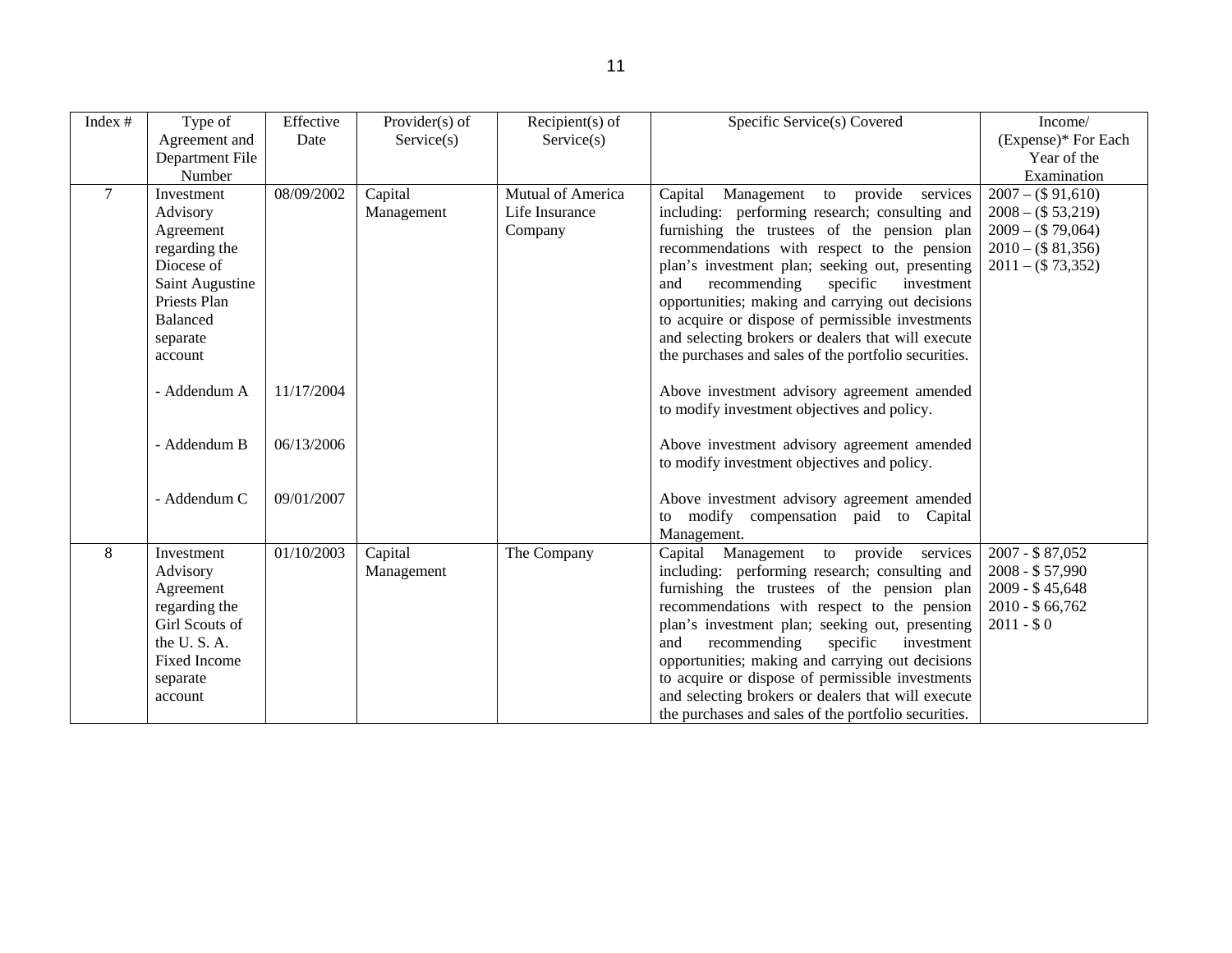| Index $#$ | Type of<br>Agreement and | Effective<br>Date | Provider $(s)$ of<br>Service(s) | $Recipient(s)$ of<br>Service(s) | Specific Service(s) Covered                               | Income/<br>(Expense)* For Each |
|-----------|--------------------------|-------------------|---------------------------------|---------------------------------|-----------------------------------------------------------|--------------------------------|
|           | Department File          |                   |                                 |                                 |                                                           | Year of the                    |
|           | Number                   |                   |                                 |                                 |                                                           | Examination                    |
| 9         | Service                  | 08/05/2003        | The Company                     | <b>MOA Holding</b>              | The Company provides services to MOA Holding              | 2007 - \$200,076               |
|           | Agreement                |                   |                                 | Company                         | including but not limited to:<br>Company,                 | 2008 - \$174,755               |
|           |                          |                   |                                 |                                 | tax and auditing; legal; actuarial;<br>accounting;        | 2009 - \$206,424               |
|           |                          |                   |                                 |                                 | benefit<br>employee<br>plan<br>and<br>personnel           | 2010 - \$221,503               |
|           |                          |                   |                                 |                                 | administration;<br>sales; compliance;<br>software         | 2011 - \$221,686               |
|           |                          |                   |                                 |                                 | electronic<br>data<br>development;<br>processing          |                                |
|           |                          |                   |                                 |                                 | operations;<br>purchasing;<br>administration;             |                                |
|           |                          |                   |                                 |                                 | communications operations; and<br>investment<br>services. |                                |
| 10        | Service                  | 08/05/2003        | The Company                     | Securities                      | The Company provides services to Securities               | 2007 - \$ 272,285              |
|           | Agreement                |                   |                                 | Corporation                     | Corporation, including but not limited to:                | 2008 - \$260,436               |
|           |                          |                   |                                 |                                 | accounting; tax and auditing; legal; actuarial;           | 2009 - \$284,178               |
|           |                          |                   |                                 |                                 | benefit<br>employee<br>plan<br>and<br>personnel           | 2010 - \$146,232               |
|           |                          |                   |                                 |                                 | sales; compliance;<br>administration:<br>software         | 2011 - \$354,182               |
|           |                          |                   |                                 |                                 | development;<br>electronic<br>data<br>processing          |                                |
|           |                          |                   |                                 |                                 | administration:<br>purchasing;<br>operations;             |                                |
|           |                          |                   |                                 |                                 | communications operations; and<br>investment              |                                |
|           |                          |                   |                                 |                                 | services. At the direction of the Company,                |                                |
|           |                          |                   |                                 |                                 | Securities Corporation may perform services for           |                                |
|           |                          |                   |                                 |                                 | the Company as agreed upon.                               |                                |
| -11       | Expense                  | 01/01/2008        | Capital                         | The Company                     | Agreement to reimburse Capital Management for             | $2007 - $0$                    |
|           | Reimbursement            |                   | Management                      |                                 | certain operating expenses incurred on behalf of          | 2008 - \$1,068,562             |
|           | Agreement                |                   |                                 |                                 | <b>Institutional Funds.</b>                               | 2009 - \$970,774               |
|           |                          |                   |                                 |                                 |                                                           | 2010 - \$1,024,878             |
|           |                          |                   |                                 |                                 |                                                           | 2011 - \$980,247               |
|           |                          |                   |                                 |                                 |                                                           |                                |

\* Amount of Income or (Expense) Incurred by the Company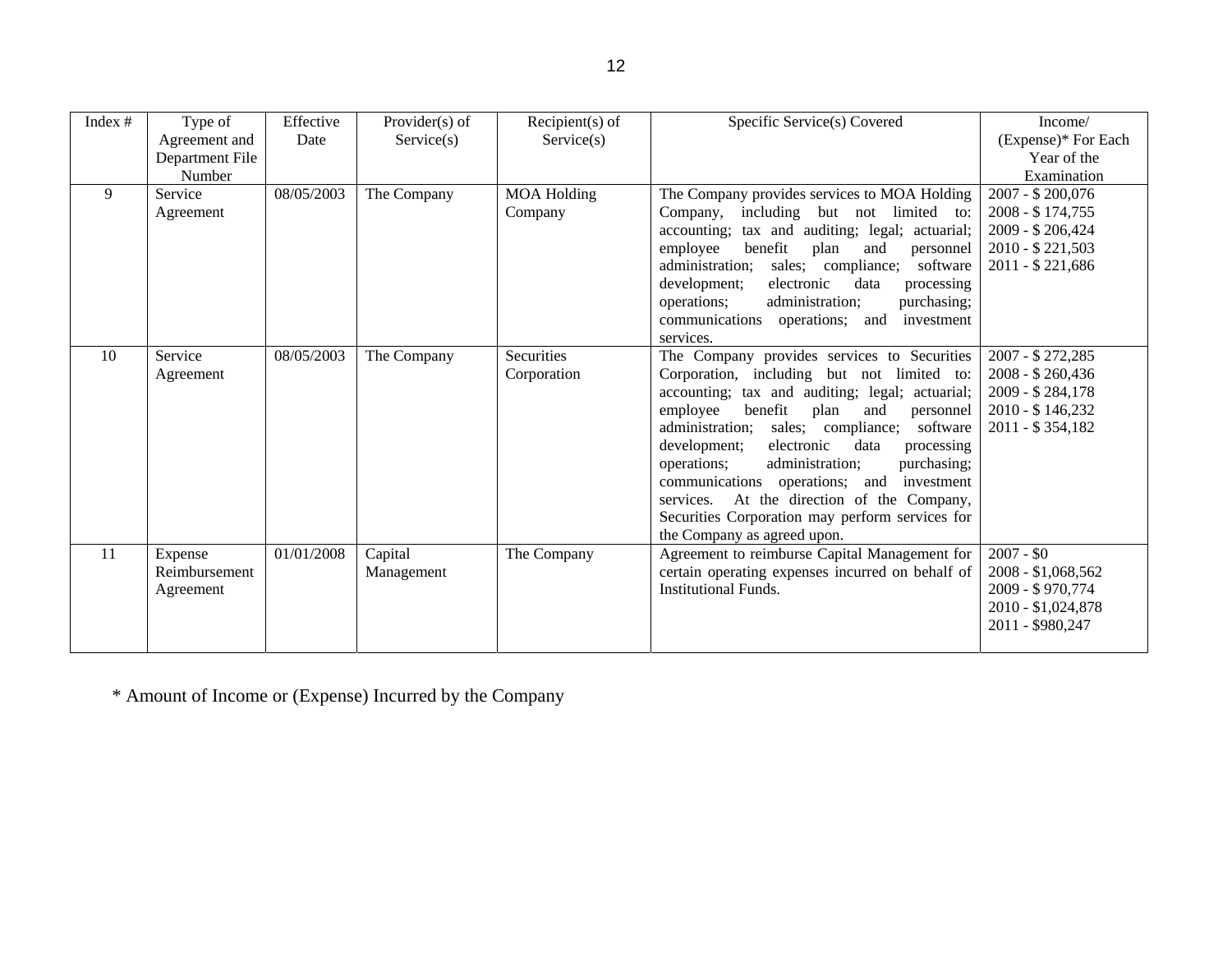### E. Management

The Company's by-laws provide that the board of directors shall be comprised of not less than seven and not more than 24 directors. Directors are elected every year at the annual meeting of the stockholders held in April of each year. As of December 31, 2011, the board of directors consisted of 15 members. Meetings of the board are held five times a year.

The 15 board members and their principal business affiliation, as of December 31, 2011, were as follows:

| Name and Residence                               | <b>Principal Business Affiliation</b>                                                                             | <b>Year First</b><br>Elected |
|--------------------------------------------------|-------------------------------------------------------------------------------------------------------------------|------------------------------|
| Clifford L. Alexander, Jr.*<br>Washington, DC    | President<br>Alexander & Associates                                                                               | 1989                         |
| Kimberly Casiano*<br>Guaynabo, PR                | President<br>Kimberly Casiano & Associates Inc.                                                                   | 2006                         |
| Roselyn Epps, M.D*<br>Washington, DC             | Medical and Public Health Consultant                                                                              | 1992                         |
| John R. Greed<br>Yardley, PA                     | Senior Executive Vice President and<br><b>Chief Financial Officer</b><br>Mutual of America Life Insurance Company | 2011                         |
| Earle H. Harbison, Jr.*<br>St. Louis, MO         | Chairman<br><b>Harbison Corporation</b>                                                                           | 1993                         |
| Maurine A. Haver*<br>New York, NY                | President<br>Haver Alalytics, Inc.                                                                                | 2004                         |
| Frances Hesselbein*<br>Easton, PA                | President and Chief Executive Officer<br>The Frances Hesselbein Leadership Institute                              | 1981                         |
| Lasalle D. Leffall, Jr., M.D.*<br>Washington, DC | <b>Charles R. Drew Professor of Surgery</b><br>Howard University College of Medicine                              | 1985                         |
| Cornelius McGillicuddy, III*<br>Placida, FL      | Partner<br><b>Liberty Partners Group</b>                                                                          | 2001                         |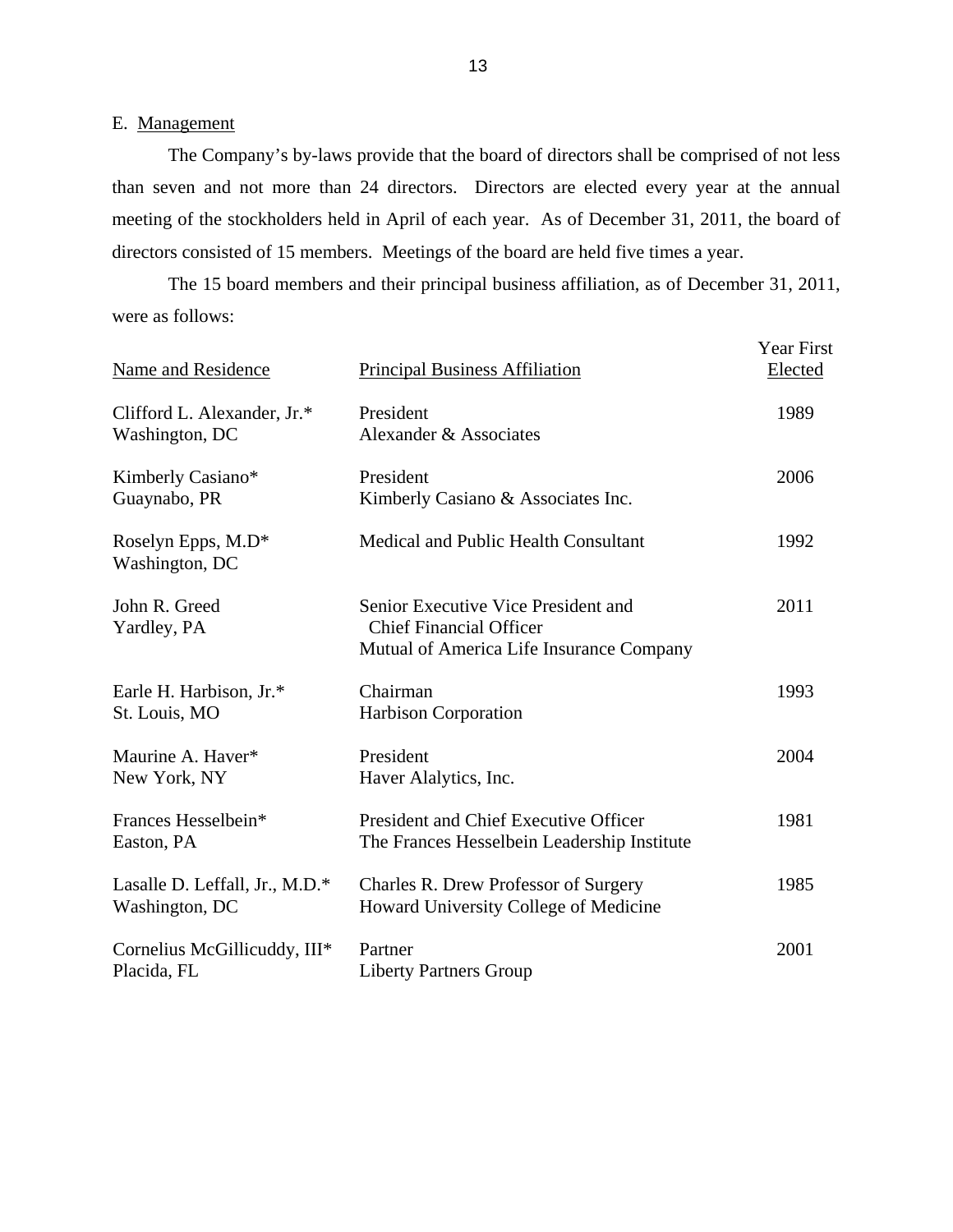| Name and Residence                       | <b>Principal Business Affiliation</b>                                                                              | Year First<br>Elected |
|------------------------------------------|--------------------------------------------------------------------------------------------------------------------|-----------------------|
| Robert J. McGuire, Esq.*<br>New York, NY | Robert J. McGuire, Esq.                                                                                            | 2008                  |
| Thomas J. Moran<br>New York, NY          | Chairman of the Board, President and<br><b>Chief Executive Officer</b><br>Mutual of America Life Insurance Company | 1992                  |
| Roger B. Porter, Ph.D.*<br>Belmont, MA   | <b>IBM Professor of Business and Government</b><br><b>Harvard University</b>                                       | 2004                  |
| Peter J. Powers*<br>New York, NY         | <b>Chairman and Chief Executive Officer</b><br>Powers Global Strategies, LLC                                       | 2006                  |
| Dennis J. Reimer*<br>Arlington, VA       | <b>National Security Consultant</b>                                                                                | 2000                  |
| Elie Wiesel*<br>New York, NY             | Professor in Humanities and Founder of<br>The Elie Wiesel Foundation for Humanity<br><b>Boston University</b>      | 1989                  |

\* Not affiliated with the Company or any other company in the holding company system

The examiner's review of the minutes of the meetings of the board of directors and its committees indicated that meetings were well attended and that each director attended a majority of meetings.

The following is a listing of the principal officers of the Company as of December 31, 2011:

| Title                                                       |
|-------------------------------------------------------------|
| Chairman of the Board, President and                        |
| <b>Chief Executive Officer</b>                              |
| <b>Chief Operating Officer</b>                              |
| Senior Executive Vice President and                         |
| <b>Chief Financial Officer</b>                              |
| <b>Executive Vice President and General Counsel</b>         |
| <b>Executive Vice President and Chief Marketing Officer</b> |
| <b>Executive Vice President</b>                             |
|                                                             |

\* Designated consumer services officer per Section 216.4(c) of Department Regulation No. 64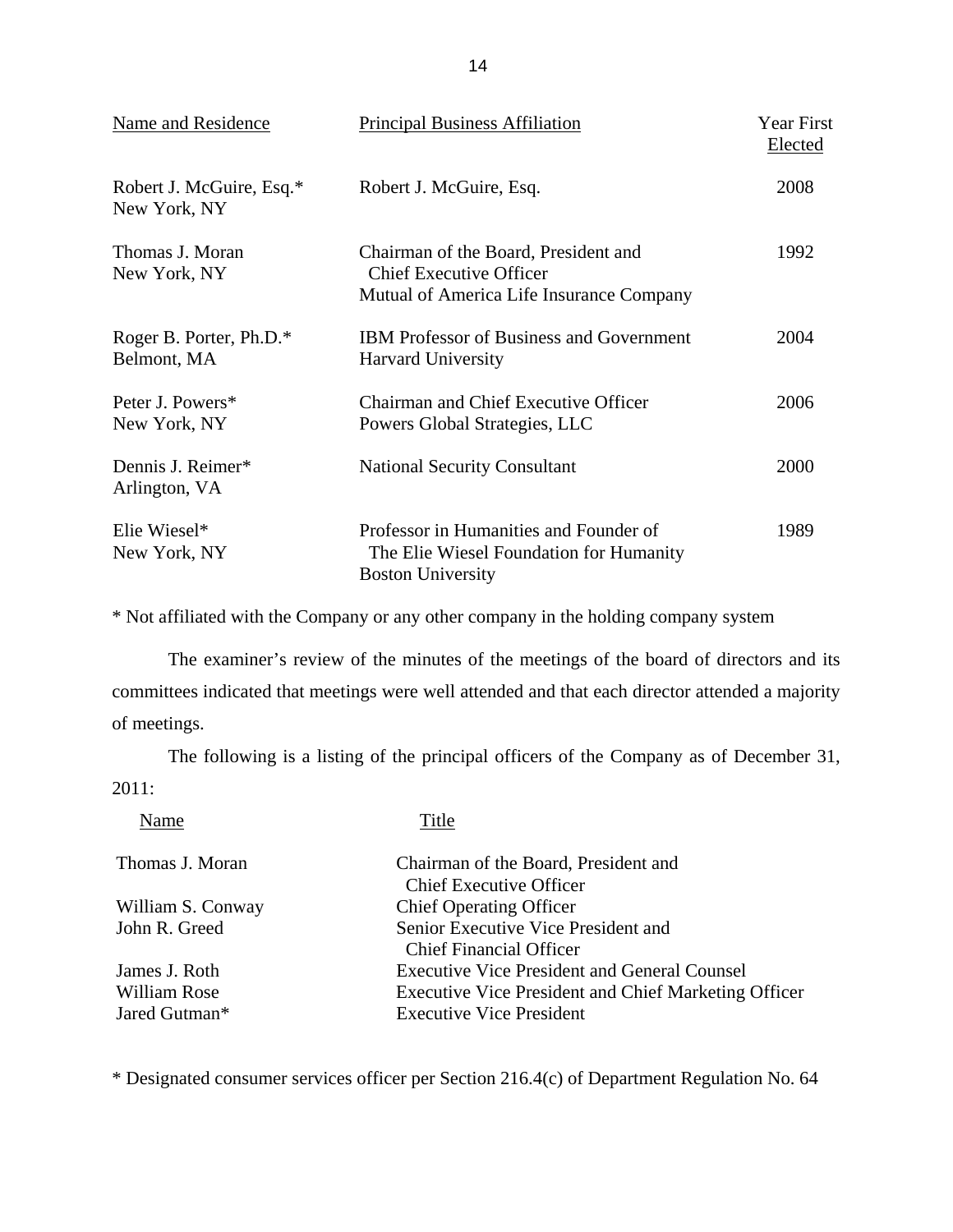#### 4. TERRITORY AND PLAN OF OPERATIONS

The Company is authorized to write life insurance, annuities and accident and health insurance as defined in paragraphs 1, 2 and 3 of Section 1113(a) of the New York Insurance Law.

Policies are written on a participating and non-participating basis. The Company is licensed to transact business in all 50 states and the District of Columbia. In 2011, 41.7% of life premiums, 33.7% of accident and health premiums, 66.3% of annuity considerations and 20.9% of other considerations were received from New York.

The following tables show the percentage of direct premiums received, by state, and by major lines of business for the year 2011:

| Life Insurance Premiums    |        | <b>Annuity Considerations</b> |               |  |
|----------------------------|--------|-------------------------------|---------------|--|
| New York                   | 41.7%  | New York                      | 66.3%         |  |
| California                 | 4.3%   | Pennsylvania                  | 7.5%          |  |
| Pennsylvania               | 4.0%   | Missouri                      | 2.9%          |  |
| Virginia                   | 3.7%   | Michigan                      | 2.4%          |  |
| Ohio                       | 3.4%   | New Jersey                    | 2.2%          |  |
| Subtotal                   | 57.1%  | Subtotal                      | 81.3%         |  |
| All others                 | 42.9 % | All Others                    | <u>18.7%</u>  |  |
| Total                      | 100.0% | Total                         | 100.0%        |  |
| <b>Accident and Health</b> |        |                               |               |  |
| <b>Insurance Premiums</b>  |        | Deposit Type Funds            |               |  |
| New York                   | 33.7%  | <b>Massachusetts</b>          | 33.0%         |  |
| Pennsylvania               | 5.6%   | Connecticut                   | 29.7%         |  |
| Virginia                   | 5.0%   | New Hampshire                 | 17.0%         |  |
| Texas                      | 4.0%   | Delaware                      | 7.9%          |  |
| California                 | 3.8%   | North Dakota                  | 7.9%          |  |
| Subtotal                   | 52.1%  | Subtotal                      | 95.5%         |  |
| All Others                 | 47.9%  | All others                    | 4.5%          |  |
| Total                      | 100.0% | Total                         | <u>100.0%</u> |  |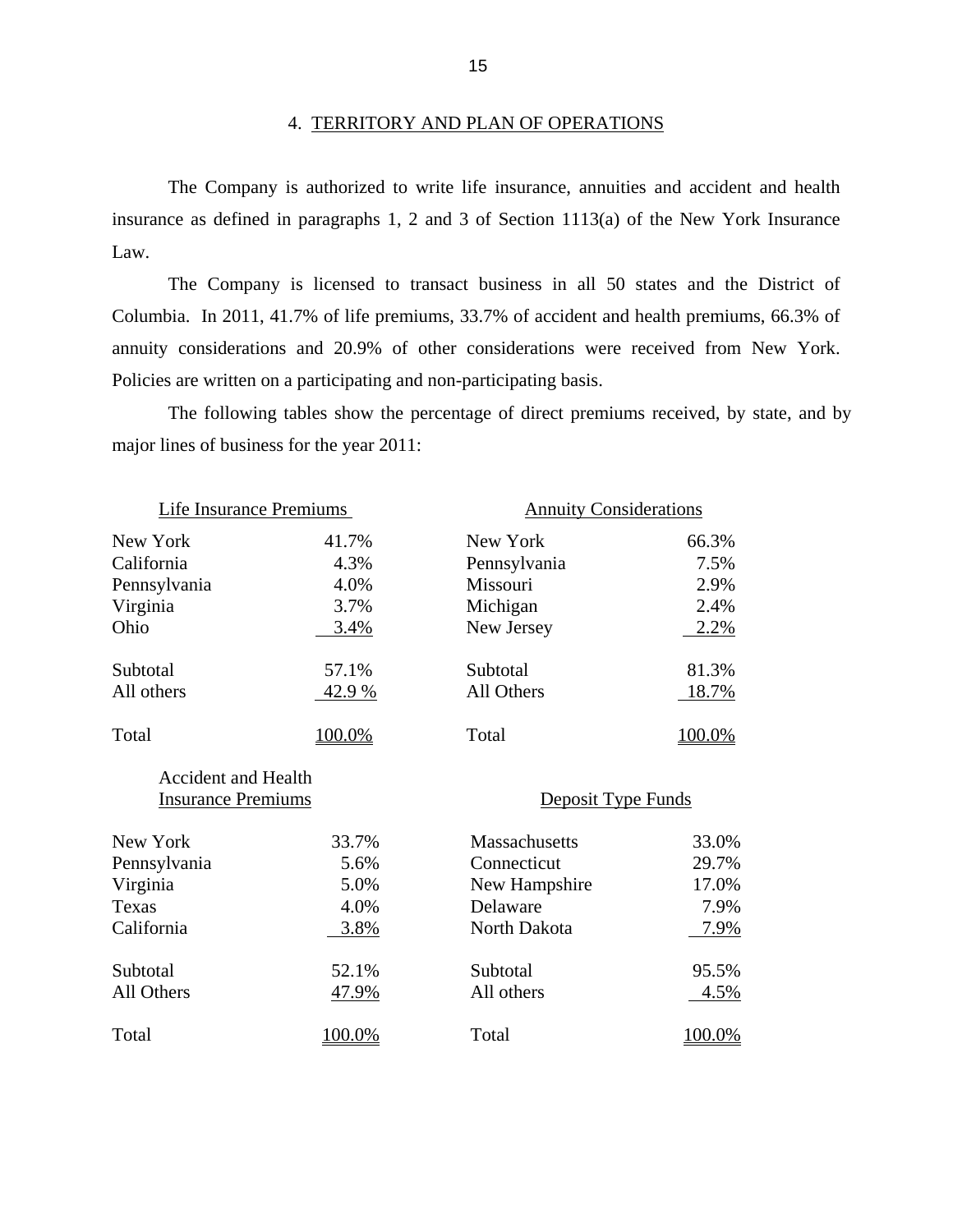#### <span id="page-18-0"></span>A. Statutory and Special Deposits

As of December 31, 2011, the Company had \$2,100,000 (par value) of United States Treasury Bonds on deposit with the State of New York, its domiciliary state, for the benefit of all policyholders, claimants and creditors of the Company. As per confirmations received from the following states which were reported in Schedule E of the 2011 filed annual statement, an additional \$1,140,000 was being held by the States of Arkansas (\$150,000), Georgia (\$40,000), Massachusetts (\$100,000), New Mexico (\$150,000), North Carolina (\$400,000) and Oklahoma (\$300,000).

#### B. Direct Operations

The Company focuses on the not for profit annuity and pension marketplace. The primary products marketed by the Company include defined benefit and defined contribution retirement plans, tax deferred annuities, individual retirement annuities and guaranteed interest contracts. Policies are written on a participating and non-participating basis.

The Company's agency operations are conducted on a regional sales office basis. All business is solicited either by direct mail or through salaried field consultants of the Company.

#### C. Reinsurance

As of December 31, 2011, the Company had reinsurance treaties in effect with seven companies, of which six were authorized or accredited. The Company's life and accident and health business is reinsured on a modified-coinsurance, and/or yearly renewable term basis. Reinsurance is provided on an automatic and/or facultative basis.

The maximum retention limit for individual life contracts is \$150,000. The total face amount of life insurance ceded as of December 31, 2011, was \$152,089,382, which represents 13.4% of the total face amount of life insurance in force.

The total face amount of life insurance assumed as of December 31, 2011, was \$5,959,791.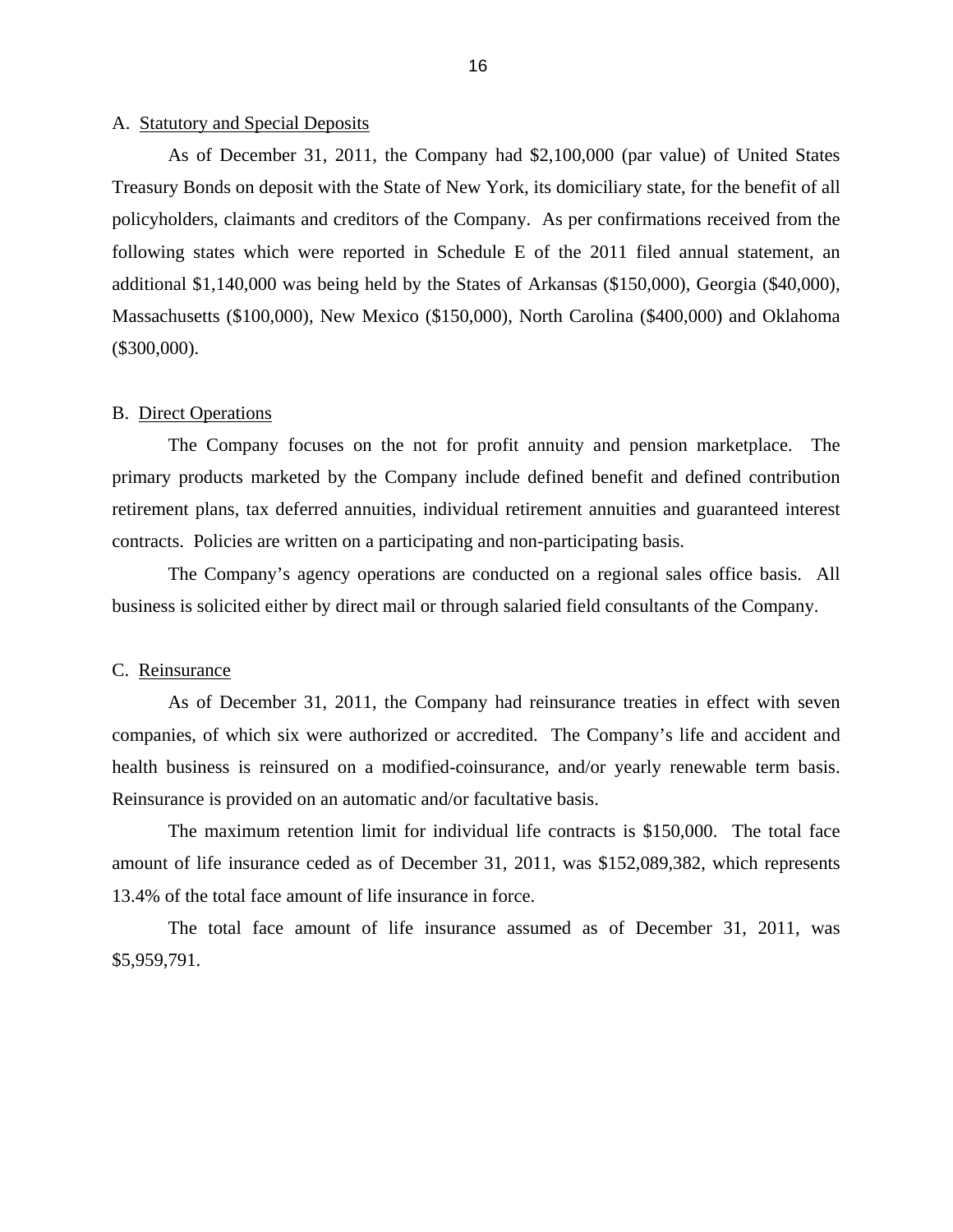#### 5. SIGNIFICANT OPERATING RESULTS

Indicated below is significant information concerning the operations of the Company during the period under examination as extracted from its filed annual statements. Failure of items to add to the totals shown in any table in this report is due to rounding.

The following table indicates the Company's financial growth (decline) during the period under review:

|                                                                                                                   | December 31,<br>2006              | December 31,<br>2011              | Increase<br>(Decrease)                         |
|-------------------------------------------------------------------------------------------------------------------|-----------------------------------|-----------------------------------|------------------------------------------------|
| <b>Admitted assets</b>                                                                                            | \$12,437,899,386                  | \$13,502,329,412                  | \$1,064,430,026                                |
| Liabilities                                                                                                       | \$11,625,961,132                  | \$12,656,151,556                  | \$1,030,190,424                                |
| Special contingency fund<br>for separate account business<br>Guaranty fund-Colorado<br>Unassigned funds (surplus) | 750,000<br>400,000<br>810,788,254 | 750,000<br>400,000<br>845,027,856 | $\overline{0}$<br>$\overline{0}$<br>34,239,602 |
| Total surplus                                                                                                     | 811,938,254<br>\$                 | 846,177,856<br>\$                 | 34,239,602<br>S                                |
| Total liabilities and surplus                                                                                     | \$12,437,899,386                  | \$13,502,329,412                  | \$1,064,430,026                                |

The Company's invested assets as of December 31, 2011, exclusive of separate accounts, were mainly comprised of bonds (94.0%), real estate (3.4%) and contract loans (1.4%).

The majority (98.8%) of the Company's bond portfolio, as of December 31, 2011, was comprised of investment grade obligations.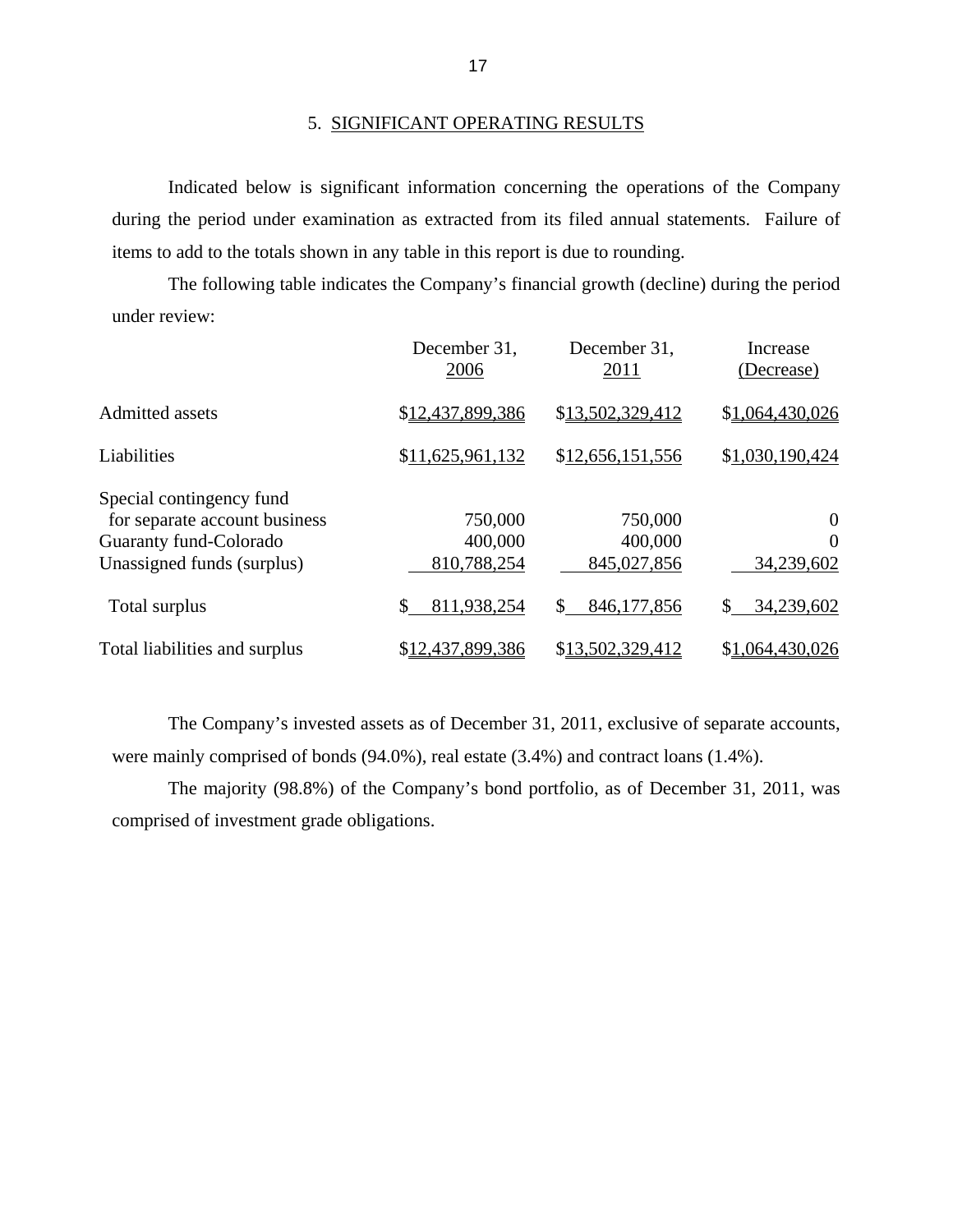The following is the net gain (loss) from operations by line of business after federal income taxes but before realized capital gains (losses) reported for each of the years under examination in the Company's filed annual statements:

|                              | 2007                                      | 2008                                   | 2009                     | 2010                      | 2011                      |
|------------------------------|-------------------------------------------|----------------------------------------|--------------------------|---------------------------|---------------------------|
| Ordinary:                    |                                           |                                        |                          |                           |                           |
| Life insurance<br>Individual | (1,886,826)<br>$\mathbb{S}$               | 718,741<br>\$                          | \$<br>846,690            | \$<br>(364, 550)          | \$<br>117,511             |
| annuities                    | (165, 483)                                | (12, 274, 805)                         | (9,211,609)              | (8,611,726)               | (6,342,288)               |
| Supplementary<br>contracts   | 571,706                                   | (251, 122)                             | 618,525                  | 533,910                   | 249,038                   |
| Total ordinary               | \$(1,480,603)                             | \$(11,807,186)                         | \$(7,746,394)            | \$(8,442,366)             | \$ (5,975,739)            |
| Group:                       |                                           |                                        |                          |                           |                           |
| Life<br>Annuities            | 2,656,917<br>$\mathbb{S}$<br>(16,340,022) | $\mathbb{S}$<br>5,441,801<br>6,368,390 | \$5,674,313<br>1,650,553 | \$4,668,889<br>19,094,504 | \$5,434,648<br>34,671,424 |
| Total group                  | \$(13,683,105)                            | \$11,810,191                           | \$7,324,866              | \$23,763,393              | \$40,106,072              |
| Group accident and<br>health | \$<br>383,642                             | \$1,240,983                            | \$3,731,347              | \$<br>(9,075)             | \$2,418,234               |
| All other lines              | \$<br>$\mathbf{0}$                        | $\mathcal{S}$<br>$\overline{0}$        | \$<br>$\theta$           | \$<br>$\theta$            | \$<br>173,095             |
| Total                        | \$(14,780,066)                            | 1,243,988<br>\$                        | \$3,309,819              | \$15,311,952              | \$36,721,664              |

The significant change in the individual annuity and group annuity lines of business in the years 2007-2008 is due to a change in the income allocation method used by the Company. The method was changed from allocations based on time studies to an allocation based solely on mean reserves for all net investment income except the investment income on guaranteed interest contracts. Since this change was made, operating results within these lines of business have remained relatively stable from year-to-year.

#### Section 91.4(c)(2) of Regulation 33 states, in part:

"Net investment income, after adjustments, if any . . . shall be distributed to major annual statement lines of business either: in proportion to the total mean policy reserves and liabilities of each of the major annual statement lines of business or in proportion to the total mean funds of each of such major annual statement lines of business. If the reserve method . . . is so used, it shall also be used in distributing net investment income to each secondary annual statement line of business…"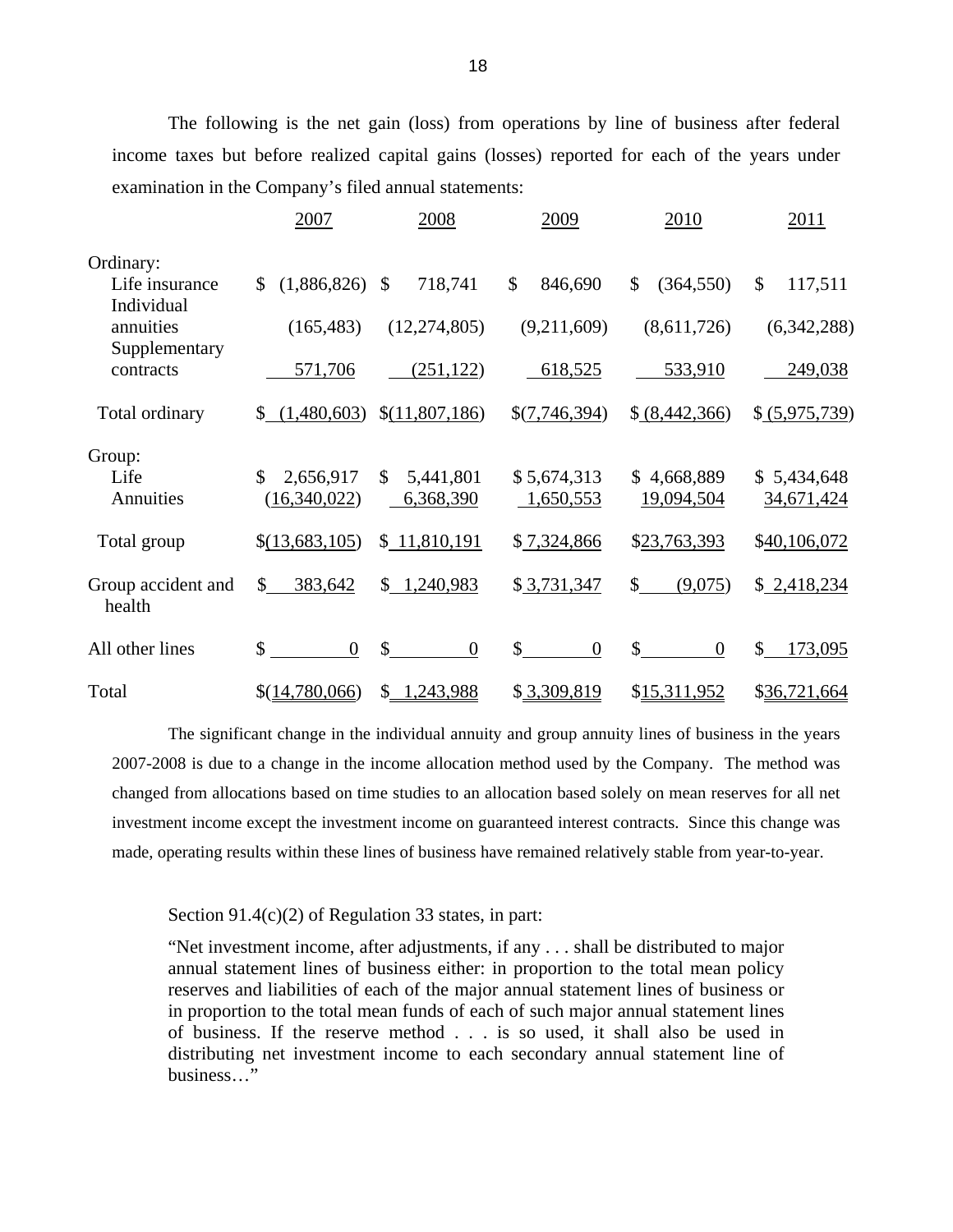<span id="page-21-0"></span>During the examination period, the Company allocated the net investment income on guaranteed interest contracts to the group annuity line of business only instead of using an acceptable mean policy reserves and liabilities method of allocation which would require the net investment income on the guaranteed interest contracts to be allocated to the ordinary annuity and group life lines of business also.

The Company violated Section 91.4(c)(2) of Department Regulation No. 33 by deviating from an acceptable mean policy reserves and liabilities method of allocation regarding its net investment income on guaranteed income contracts. This violation appeared in the prior report on examination.

#### 6. FINANCIAL STATEMENTS

The following statements show the assets, liabilities, capital and surplus as of December 31, 2011, as contained in the Company's 2011 filed annual statement, a condensed summary of operations and a reconciliation of the capital and surplus account for each of the years under review. The examiner's review of a sample of transactions did not reveal any differences which materially affected the Company's financial condition as presented in its financial statements contained in the December 31, 2011 filed annual statement.

#### A. Independent Accountants

The firm of KPMG, LLP ("KPMG") was retained by the Company to audit the Company's combined statutory basis statements of financial position as of December  $31<sup>st</sup>$  of each year in the examination period, and the related statutory-basis statements of operations, capital and surplus, and cash flows for the years then ended.

KPMG concluded that the statutory financial statements presented fairly, in all material respects, the financial position of the Company at the respective audit dates. Balances reported in these audited financial statements were reconciled to the corresponding years' annual statements with no discrepancies noted.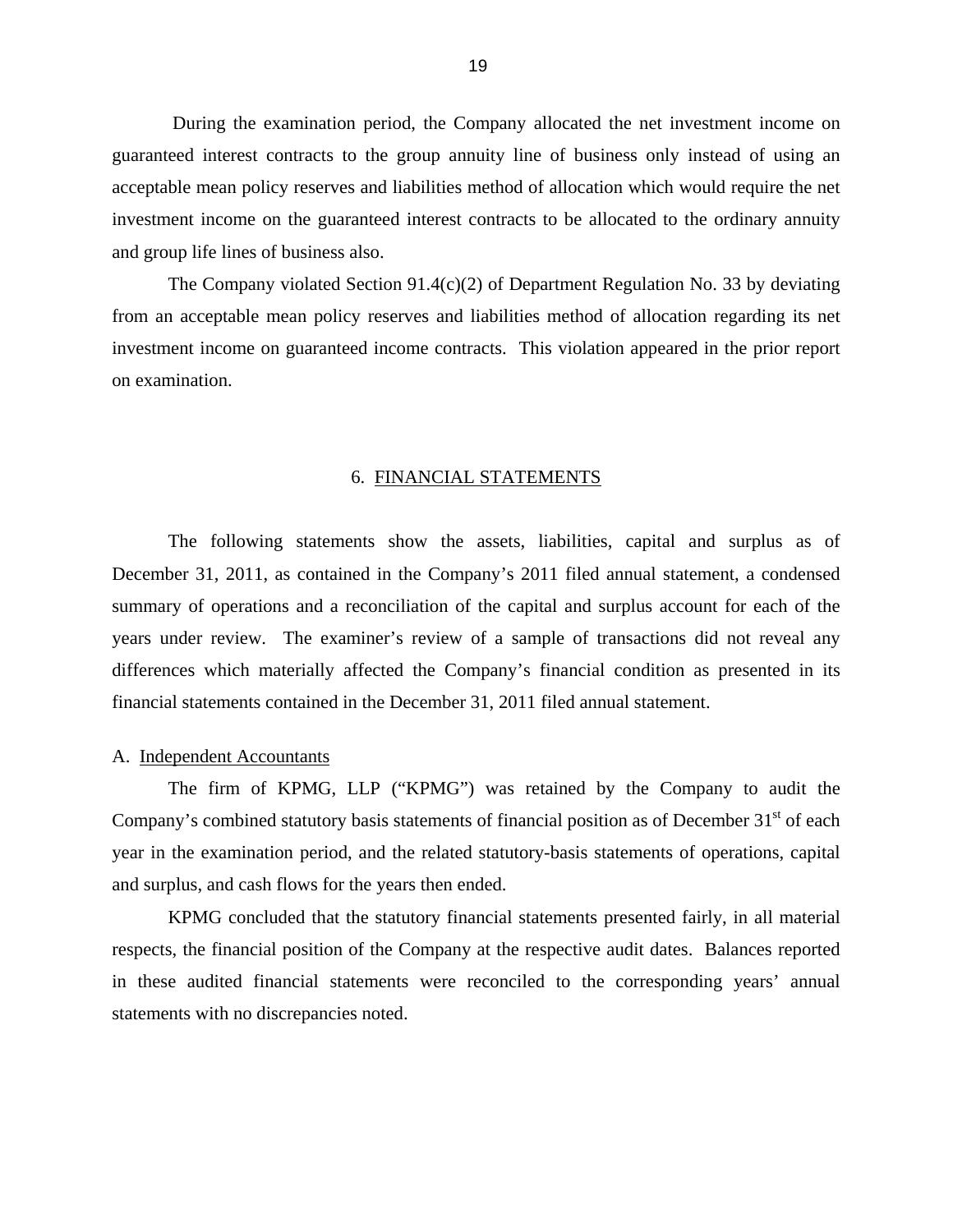### B. Net Admitted Assets

| <b>Bonds</b>                                                            | \$6,997,640,289  |
|-------------------------------------------------------------------------|------------------|
| Stocks:                                                                 |                  |
| Common stocks                                                           | 54,930,645       |
| Mortgage loans on real estate:                                          |                  |
| <b>First liens</b>                                                      | 1,262,625        |
| Real estate:                                                            |                  |
| Properties occupied by the company                                      | 253,146,871      |
| Cash, cash equivalents and short term investments                       | 2,516,516        |
| Contract loans                                                          | 101,262,776      |
| Other invested assets                                                   | 30,338,989       |
| Receivable for securities                                               | 2,203,240        |
| Investment income due and accrued                                       | 86,554,296       |
| Premiums and considerations:                                            |                  |
| Uncollected premiums and agents' balances in the course of collection   | 326,129          |
| Deferred premiums, agents' balances and installments booked but         |                  |
| deferred and not yet due                                                | 186,542          |
| Reinsurance:                                                            |                  |
| Amounts recoverable from reinsurers                                     | 924,858          |
| Funds held by or deposited with reinsured companies                     | 857              |
| Net deferred tax asset                                                  | 59,263,064       |
| Electronic data processing equipment and software                       | 517,423          |
| <b>Uncollected Group Annuity</b>                                        | 1,996,765        |
| <b>Other Assets</b>                                                     | 9,410,655        |
| From separate accounts, segregated accounts and protected cell accounts | \$5,899,846,872  |
| Total admitted assets                                                   | \$13,502,329,412 |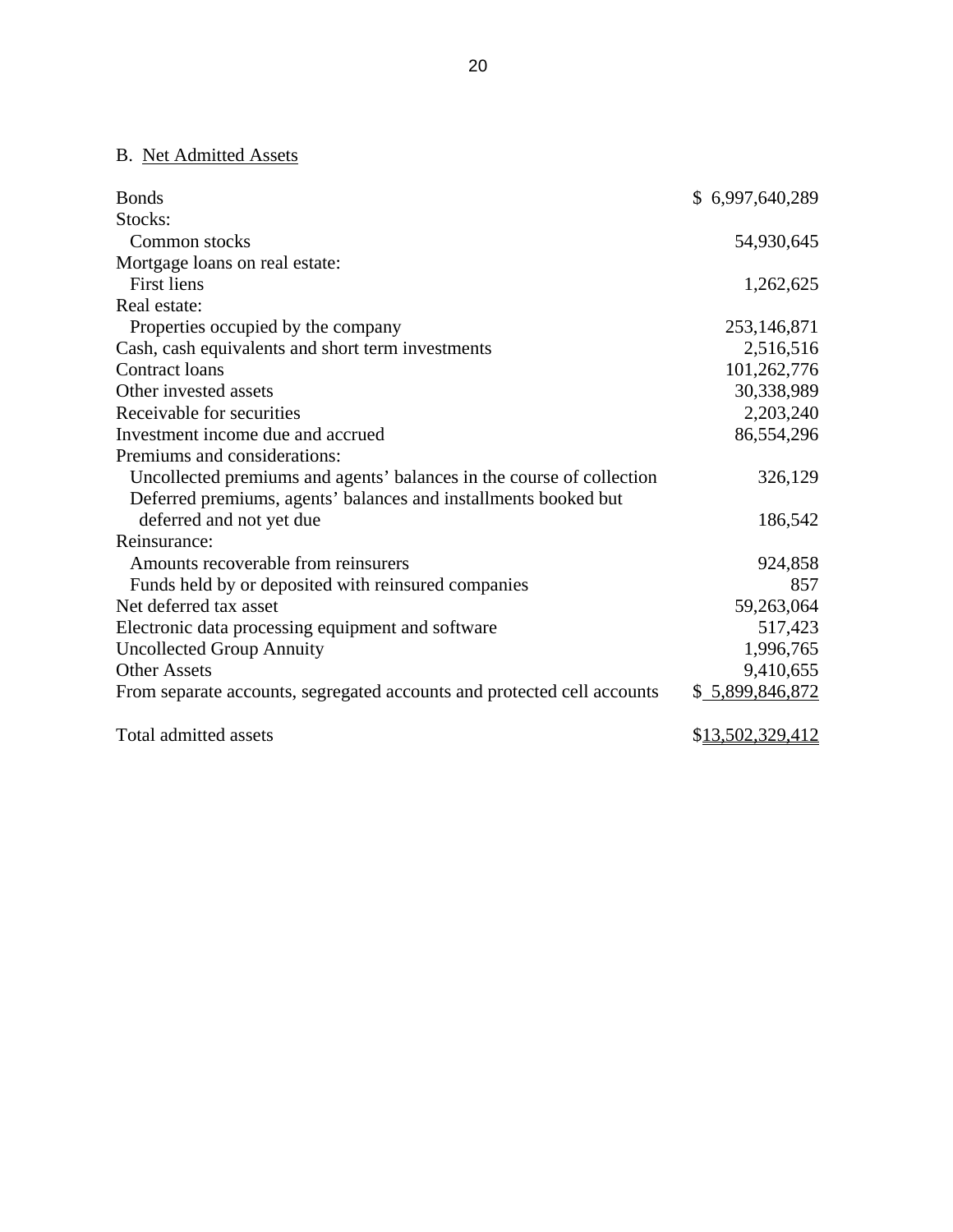## C. Liabilities and Surplus

| Aggregate reserve for life policies and contracts                       | \$6,294,542,922   |
|-------------------------------------------------------------------------|-------------------|
| Aggregate reserve for accident and health contracts                     | 34,863,791        |
| Liability for deposit-type contracts                                    | 104,929,341       |
| Contract claims:                                                        |                   |
| Life                                                                    | 8,537,640         |
| Accident and health                                                     | 307,823           |
| Provision for policyholders' dividends and coupons payable in           |                   |
| following calendar year – estimated amounts                             |                   |
| Dividends apportioned for payment                                       | 65,999            |
| Contract liabilities not included elsewhere:                            |                   |
| Other amounts payable on reinsurance                                    | 2,642,265         |
| Interest maintenance reserve                                            | 121,021,902       |
| General expenses due or accrued                                         | 31,081,529        |
| Transfers to separate accounts due or accrued                           | (1,278,260)       |
| Taxes, licenses and fees due or accrued, excluding federal income taxes | 5,353,546         |
| Amounts withheld or retained by company as agent or trustee             | 2,426,478         |
| Remittances and items not allocated                                     | (1,518,408)       |
| Liability for benefits for employees and agents if not included above   | 98,639,945        |
| Asset valuation reserve                                                 | 49,398,155        |
| Payable to parent, subsidiaries and affiliates                          | 2,927,030         |
| <b>Payable for Securities</b>                                           | 2,033,693         |
| Miscellaneous accounts payable                                          | 329,293           |
| From separate accounts statement                                        | \$5,899,846,872   |
| <b>Total liabilities</b>                                                | \$12,656,151,556  |
| Special contingency fund for separate account business                  | 750,000           |
| Guaranty fund - Colorado                                                | 400,000           |
| Unassigned funds (surplus)                                              | 845,027,856       |
| Total capital and surplus                                               | 846,177,856<br>\$ |
| Total liabilities, capital and surplus                                  | \$13,502,329,412  |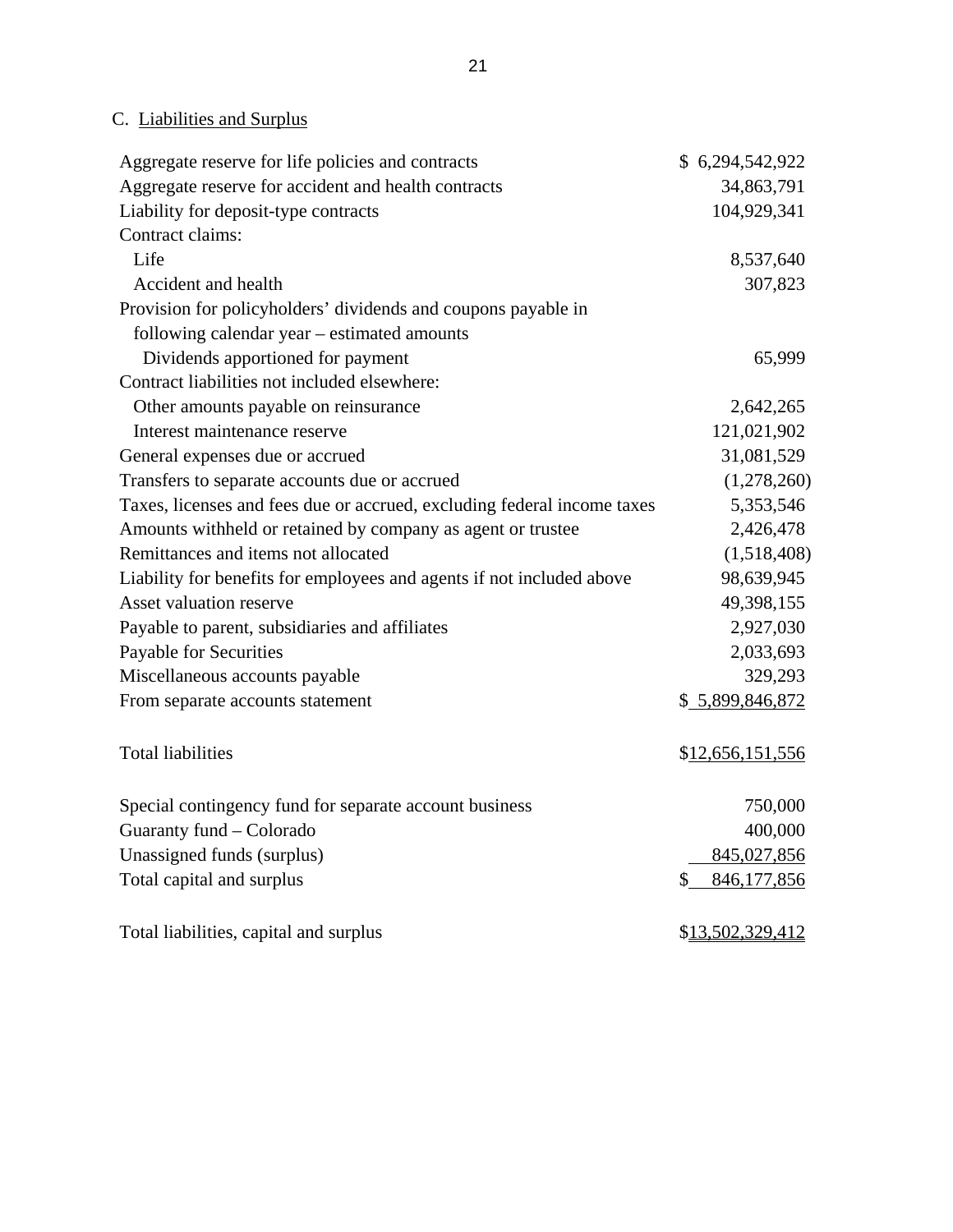## D. Condensed Summary of Operations

|                                                                                                 | 2007                             | 2008                                                | 2009                                   | 2010                                      | 2011                                   |
|-------------------------------------------------------------------------------------------------|----------------------------------|-----------------------------------------------------|----------------------------------------|-------------------------------------------|----------------------------------------|
| Premiums and considerations                                                                     | \$1,405,369,000                  | \$1,371,317,793                                     | \$1,441,992,795                        | \$1,674,894,469                           | \$1,552,778,794                        |
| Investment income                                                                               | 351,974,729                      | 353,899,030                                         | 374,632,463                            | 376,499,901                               | 371,691,414                            |
| Commissions and reserve adjustments<br>on reinsurance ceded<br>Miscellaneous income             | (905,001)                        | (739,201)                                           | (676,995)                              | (626, 419)                                | (447, 433)                             |
|                                                                                                 | 54,132,668                       | 47,768,712                                          | 42,902,664                             | 58,884,972                                | 70,438,700                             |
| Total income                                                                                    | \$1,810,571,396                  | \$1,772,246,334                                     | \$1,858,850,927                        | \$2,109,652,922                           | \$1,994,461,476                        |
| Benefit payments                                                                                | \$1,475,677,856                  | \$1,423,581,774                                     | \$1,099,797,809                        | \$1,471,158,217                           | \$1,815,582,754                        |
| Increase in reserves                                                                            | 90,132,695                       | 387,756,662                                         | 361,523,231                            | 306,639,411                               | 376,602,556                            |
| General expenses and taxes                                                                      | 196,037,048                      | 197,979,302                                         | 214,387,013                            | 233,270,655                               | 235,174,947                            |
| Increase in loading on deferred and<br>uncollected premiums<br>Net transfers to (from) Separate | 3,860                            | 143                                                 | (1,104)                                | (356)                                     | 21,406                                 |
| <b>Accounts</b><br>Miscellaneous deductions                                                     | 62,190,452                       | (239, 426, 768)                                     | 179,541,058                            | 82,829,953                                | (470, 428, 356)                        |
| <b>Total deductions</b>                                                                         | \$1,824,040,538<br>(1,373)       | \$1,769,891,113                                     | \$1,855,248,007                        | \$2,093,897,880                           | \$1,956,953,307                        |
| Net gain (loss)<br>Dividends<br>Federal and foreign income taxes                                | (13, 469, 142)<br>1,310,924      | $\mathcal{S}$<br>2,355,221<br>1,111,227<br>$\theta$ | \$<br>3,602,920<br>$\theta$<br>293,101 | \$<br>15,755,042<br>$\theta$<br>143,091   | \$<br>37,508,169<br>$\theta$<br>63,478 |
| incurred<br>Net gain (loss) from operations                                                     |                                  |                                                     |                                        |                                           |                                        |
| before net realized capital gains<br>Net realized capital gains (losses)                        | \$<br>(14,780,066)<br>22,065,922 | \$<br>1,243,994<br>(55,289,021)                     | \$<br>3,309,819<br>(6,039,712)         | \$300,00001,951                           | \$72369721,664                         |
| Net income                                                                                      | 7,285,856                        | \$ (54,045,027)                                     | (2,729,893)                            | \$ <sup>879</sup> }?} <sup>8</sup> 91,249 | 4,180,014<br>\$.<br>40,901,678         |

The increase in reserves is due primarily to net transfer activity from the Separate Accounts into the General Account.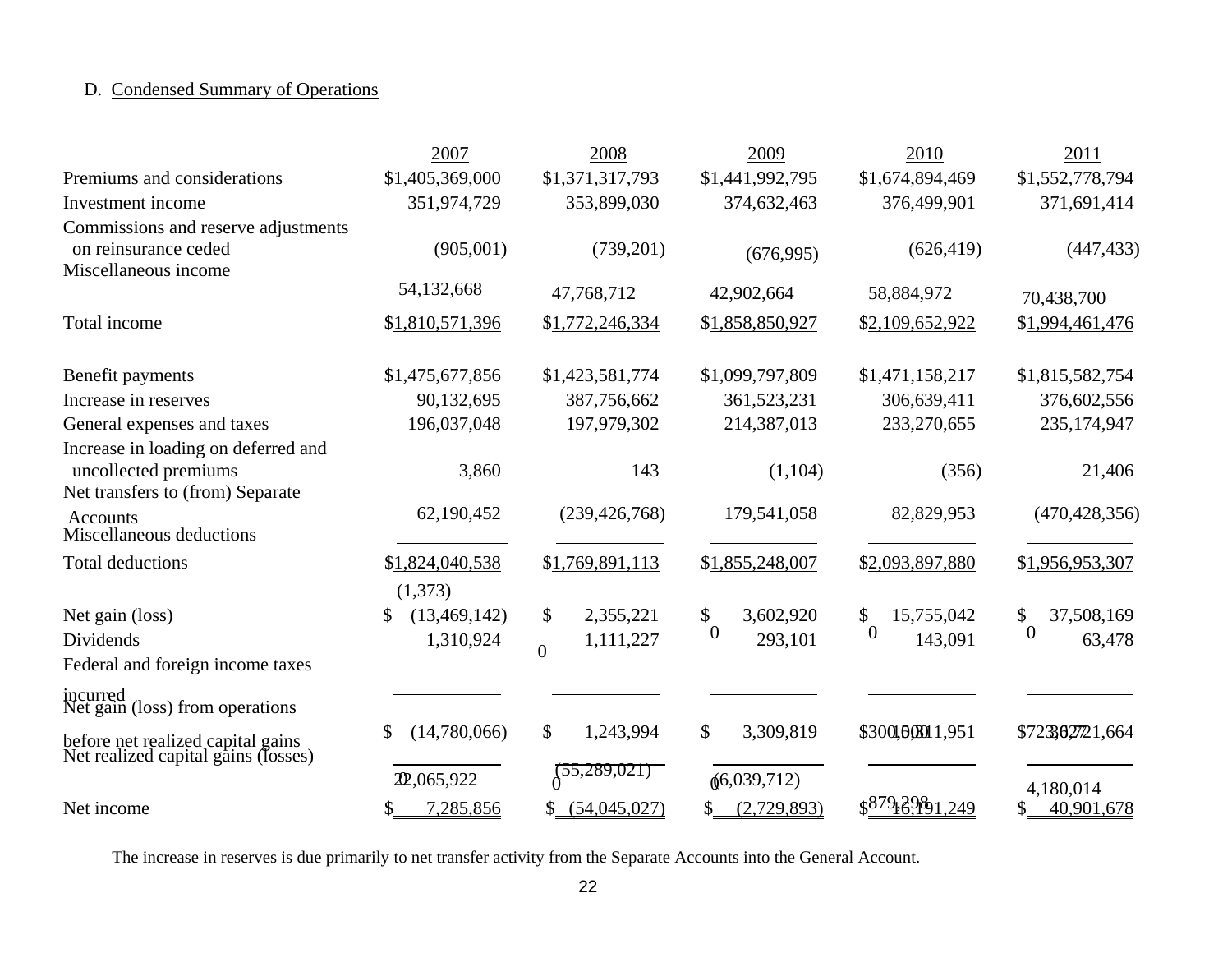## E. Surplus Account

|                                     |                 | 2008            | 2009                        | 2010          | 2011           |
|-------------------------------------|-----------------|-----------------|-----------------------------|---------------|----------------|
| Surplus, December 31, prior year    | \$811,938,254   | \$831,509,692   | \$783,831,698               | \$796,923,769 | \$834,647,727  |
| Net income                          | 7,285,856<br>\$ | \$ (54,045,027) | (2,729,894)<br>$\mathbb{S}$ | \$16,191,249  | \$40,901,678   |
| Change in net unrealized            |                 |                 |                             |               |                |
|                                     | (14, 458, 071)  | (22, 794, 976)  | 14,558,518                  | (4,348,787)   | (739, 277)     |
| Capatalegaine (losseried income tax | 5,255,250       | 10,858,322      | 28,972,062                  | 7,719,833     | 5,737,154      |
| Change in non-admitted assets       |                 |                 |                             |               |                |
| and related items                   | 11,442,324      | (17,280,365)    | 36,902,875                  | 11,859,499    | 14,903,373     |
| Change in reserve valuation basis   | (15,900)        | $\theta$        | (27, 573, 034)              | $\theta$      | $\theta$       |
| Change in asset valuation reserve   | 10,061,979      | 55,072,052      | (10, 549, 856)              | 1,701,164     | (11, 103, 799) |
| Cumulative effect of changes in     |                 |                 |                             |               |                |
|                                     | 0               | $\overline{0}$  | (24,276,600)                | $\Omega$      | $\Omega$       |
| ses applying principles minimum     |                 |                 |                             |               |                |
|                                     |                 | (19, 488, 000)  |                             |               | (38,169,000)   |
| poostion liability                  |                 |                 | (2,212,000)                 | 4,601,000     |                |
| Net change in surplus for the year  | \$19,571,438    | \$ (47,677,994) | \$13,092,071                | \$37,723,958  | \$11,530,129   |
| Surplus, December 31, current year  | \$031,509,692   | \$783,831,698   | \$796,923,769               | \$834,647,727 | \$846,177,856  |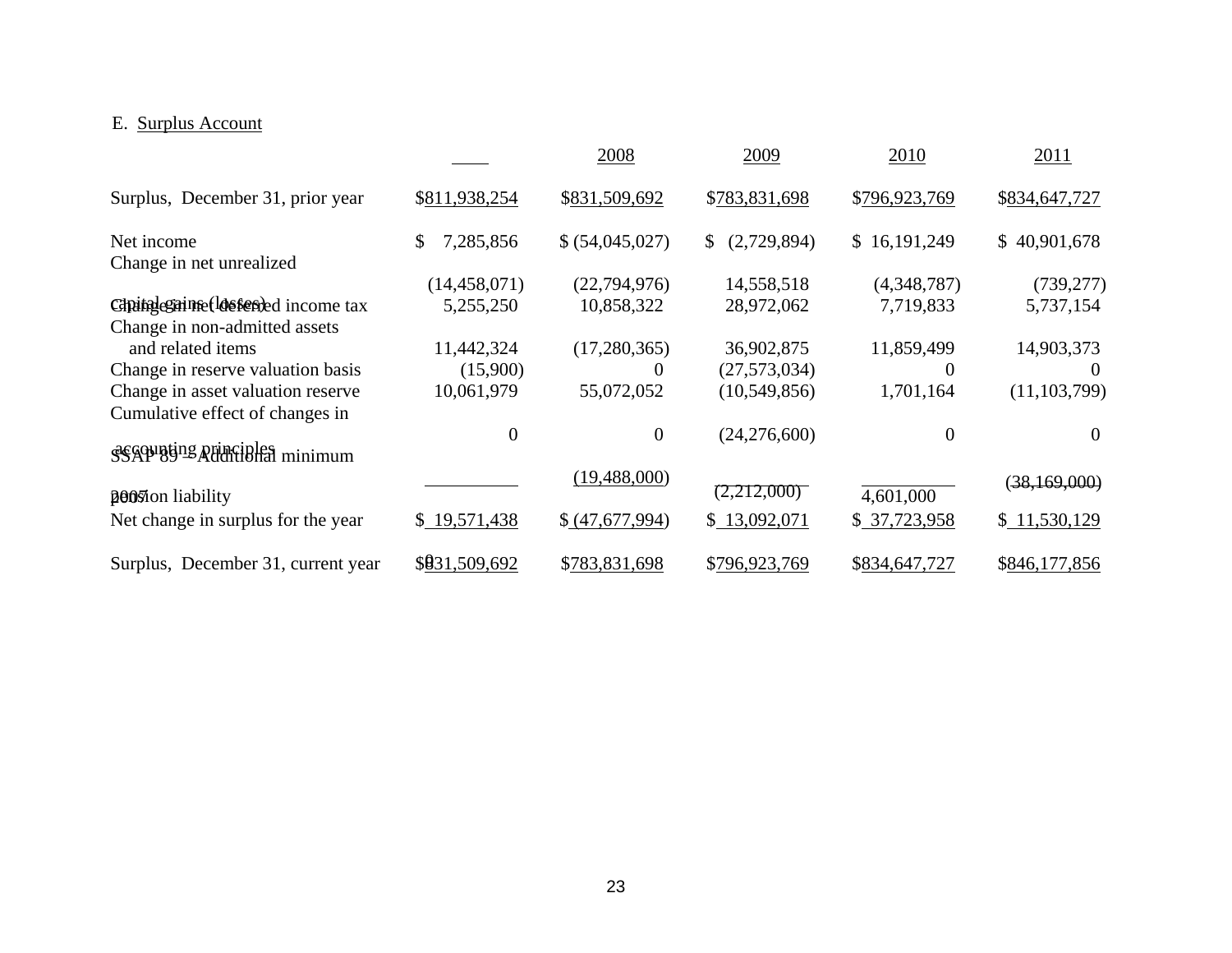#### 7. MARKET CONDUCT ACTIVITIES

<span id="page-26-0"></span>The examiner reviewed various elements of the Company's market conduct activities affecting policyholders, claimants, and beneficiaries to determine compliance with applicable statutes and regulations and the operating rules of the Company.

#### A. Advertising and Sales Activities

The examiner reviewed a sample of the Company's advertising files and the sales activities of the agency force including trade practices, solicitation and the replacement of insurance policies.

Section 51.5 of Department Regulation No. 60 states, in part:

"Each agent and broker shall . . .

(c) Where a replacement has occurred or is likely to occur . . .

(3) Present to the applicant, not later than at the time the applicant signs the application, the "IMPORTANT Notice Regarding Replacement or Change of Life Insurance Policies or Annuity Contracts" and a completed "Disclosure Statement" signed by the agent or broker in the form prescribed by the Superintendent of Insurance and leave copies of such forms with the applicant for his or her records . . ."

Section 51.6 of Department Regulation No. 60 states, in part:

". . . (b) Where a replacement has occurred or is likely to occur, the insurer replacing the life insurance policy or annuity contract shall . . .

(4) Within ten days of receipt of the application furnish to the insurer whose coverage is being replaced a copy of any proposal, including the sales material used in the sale of the proposed life insurance policy or annuity contract, and the completed 'Disclosure Statement' . . .

(c) Where a replacement has occurred or is likely to occur, the insurer whose life insurance policy or annuity contract is to be replaced shall . . .

(2) Within twenty days of receipt of a request from a licensee of the Department, for information necessary for completion of the "Disclosure Statement" with respect to the life insurance policy or annuity contract proposed to be replaced, together with proper authorization from the applicant, furnish the required information simultaneously to the agent of record of the existing life insurance policy or annuity contract being replaced and the agent and insurer replacing the life insurance policy or annuity. . . .

(e) Both the insurer whose life insurance policy or annuity contract is being replaced and the insurer replacing the life insurance policy or annuity contract shall establish and implement procedures to ensure compliance with the requirements of this Part. These procedures shall include a requirement that all material be dated upon receipt. . . ."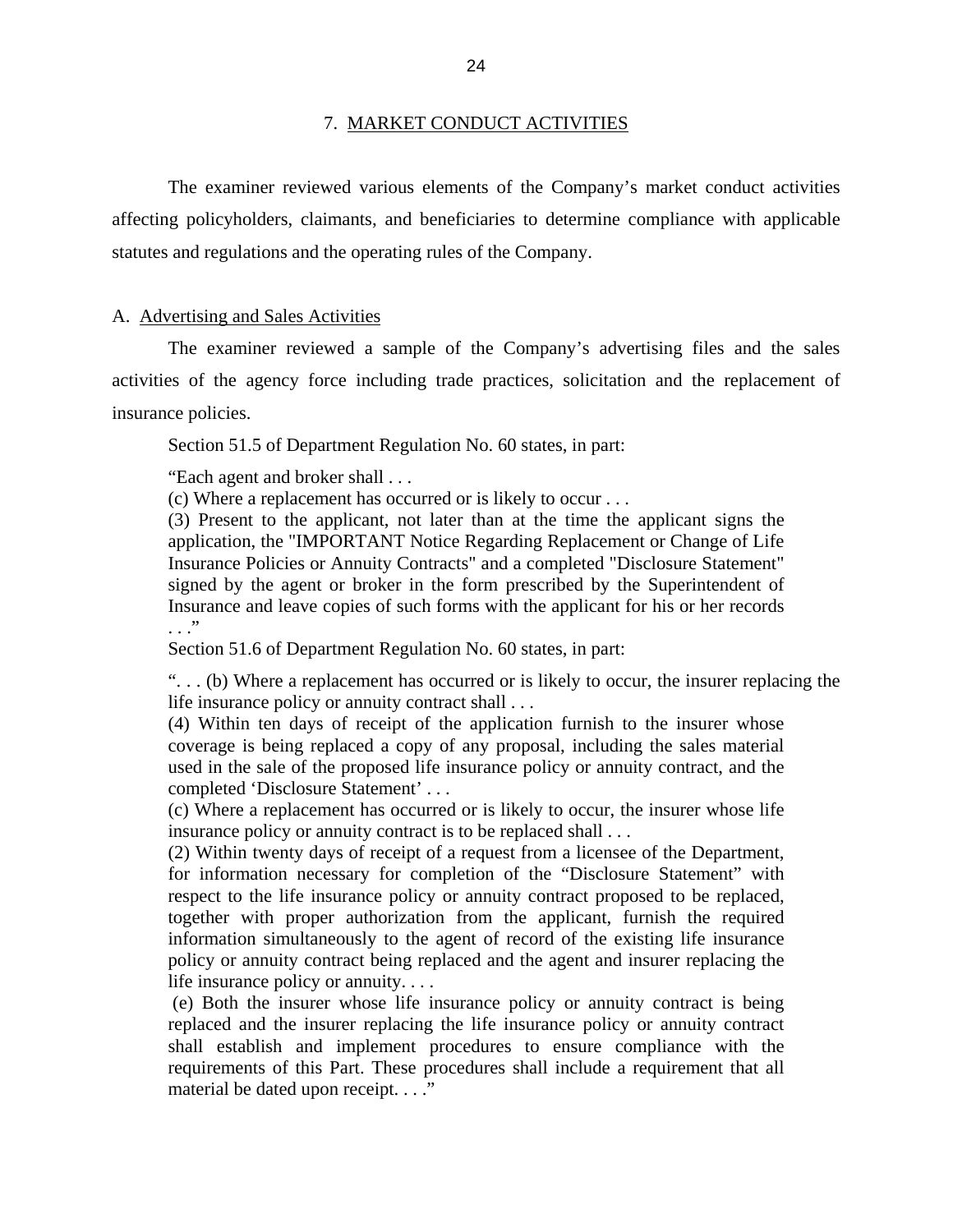The instructions for completing Disclosure Statements which relate to replacement transactions involving multiple policies, located at the bottom of Appendix 10B of Department Regulation No. 60 states, in part:

"If more than three existing annuity contracts are to be affected by this transaction or if more than one new annuity contract is proposed, the first page of this Disclosure Statement must be completed for such additional annuity contracts. In addition, a composite comparison shall be completed for all existing . . . annuity contracts to all proposed . . . annuity contracts."

The examiner reviewed a sample of 39 variable annuity replacement contracts. This sample included eight external annuity contract replacements and 31 internal annuity contract replacements. The replacements were reviewed for compliance with Department Regulation No. 60 as well as the Company's own written replacement procedures on file with the Department. The examiner noted inconsistencies in the Company's processing of the selected replacements as well as deviations from Department Regulation No. 60. These inconsistencies and deviations from Department Regulation No. 60 are noted below:

1) In all of the eight external annuity replacement contracts reviewed, the Company failed to furnish the sales material used in the sale of the proposed annuity contract to the insurer whose coverage is being replaced. In five of the eight (62.5%) external annuity replacement contracts reviewed, the file did not contain any evidence to indicate that the completed Disclosure Statement had been sent to the insurer whose coverage is being replaced.

The Company violated Section 51.6 (b)(4) of Department Regulation No. 60 by failing to furnish the sales material used in the sale of the proposed annuity contract and the completed Disclosure Statement to the insurer whose coverage is being replaced, within 10 days of receipt of the applications. This violation appeared in the prior report on examination.

2) In nine of the 39 (23.1%) annuity replacement contracts, the Important Notice and/or Disclosure Statements were signed after the application date.

The Company violated Section 51.6(e) of Department Regulation No. 60 by not ensuring compliance with Section  $51.5(c)(3)$  of Department Regulation No. 60 when the applicant was presented with the Important Notice and/or Disclosure Statement after the applicant signed the application.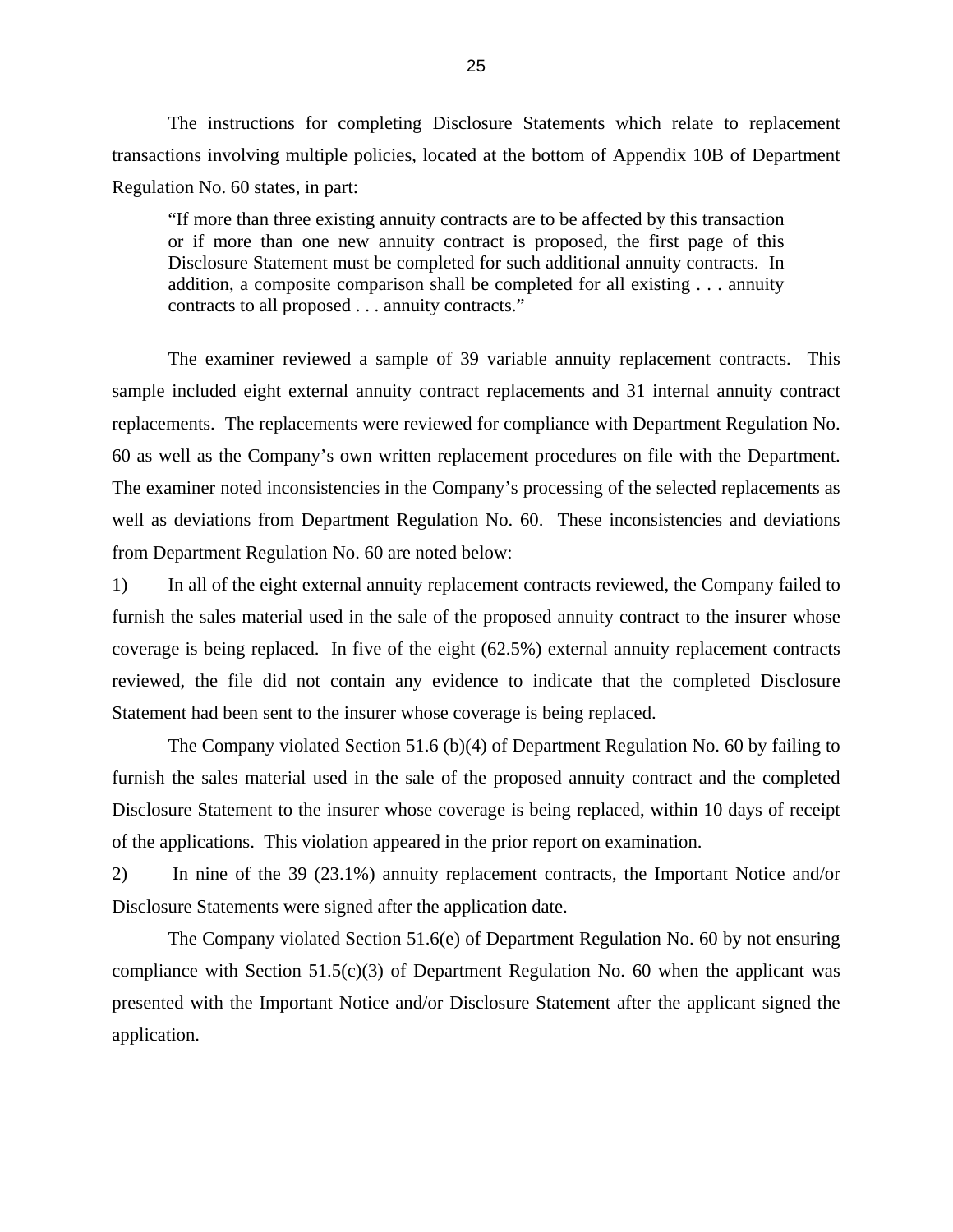<span id="page-28-0"></span>3) In 11 of the 39 (28.2%) annuity replacement contracts, the Company failed to date stamp the Important Notice, Disclosure Statements and/or the applications.

The Company violated Section 51.6(e) of Department Regulation No. 60 by failing to date the Important Notice, Disclosure Statement and/or the application upon receipt.

4) In all seven of the 39 (17.9%) annuity replacements reviewed that involved multiple contracts being replaced, the Company failed to uniformly provide the individual contract presentation on Appendix 10B of the Disclosure Statement. The Company only provided the composite values of multiple existing contracts compared to the new contract of the Company.

The Company did not comply with the instructions for completing Appendix 10B of Department Regulation No. 60 by failing to provide the required individual contract comparisons when multiple contracts were being replaced.

#### B. Underwriting and Policy Forms

The examiner reviewed a sample of new underwriting files, both issued and declined, and the applicable policy forms.

Based upon the sample reviewed, no significant findings were noted.

#### C. Treatment of Policyholders

The examiner reviewed a sample of various types of claims, surrenders, changes and lapses. The examiner also reviewed the various controls involved, checked the accuracy of the computations and traced the accounting data to the books of account.

Based upon the sample reviewed, no significant findings were noted.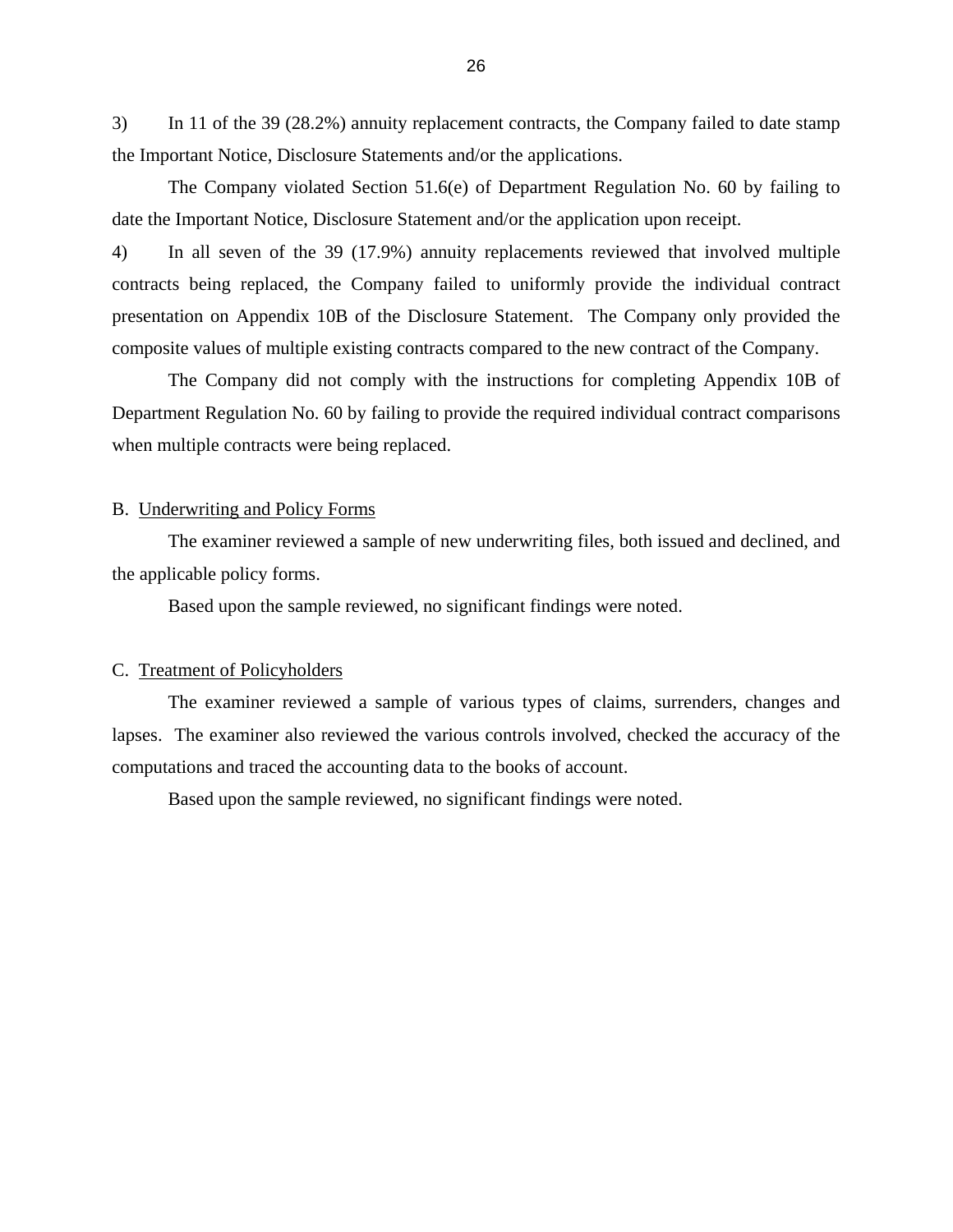#### 8. ENTERPRISE RISK MANAGEMENT

#### <span id="page-29-0"></span>Department Circular Letter no. 14 (2011) advises that:

"Given the importance of risk management, the Department of Financial Services ("Department") expects every insurer to adopt a formal Enterprise Risk Management ("ERM") function. An effective ERM function should identify, measure, aggregate, and manage risk exposures within predetermined tolerance levels, across all activities of the enterprise of which the insurer is part, or at the company level when the insurer is a stand alone entity."

The Company manages its enterprise risks through its senior management internal committee structure. Each committee reports directly to the Company's Chairman, President and Chief Executive Officer and the internal Executive Committee, which is chaired by the Chairman, President and Chief Executive Officer and functions, in part, as a risk management committee. The Company has developed a document ("Enterprise Risk Management Program") which identifies and describes various risks faced by the Company. The Company has also created and filled the position of Senior Vice President ("SVP"), Enterprise Risk Management ("ERM") whose function is to provide oversight and to increase the level of formal documentation and periodic reporting of the Company's ongoing efforts to identify, measure, aggregate and manage the Company's risk exposures across the Company's various activities within the guidelines established by the Company. The SVP, ERM reports directly to the Senior Executive Vice President and General Counsel (the "General Counsel") who has no operational responsibilities and, in turn, reports to the Chairman, President and Chief Executive Officer and the Board of Director's Law and Corporate Governance Committee. The General Counsel also attends all meetings of the Board's Executive Committee and of the full Board. Executive management also reports on the management of specific risks at each meeting of the Board of Directors to the Board Committee(s) with direct responsibility for the particular risk area, e.g. the Investment Committee for asset liability matching and investment related risks.

The Company should enhance its ERM program by more formally documenting its ERM activities, including:

1. the linkages between the risk described, the position in the Company that is responsible for measuring and monitoring each risk, and the means by which various risks are tested, measured and monitored;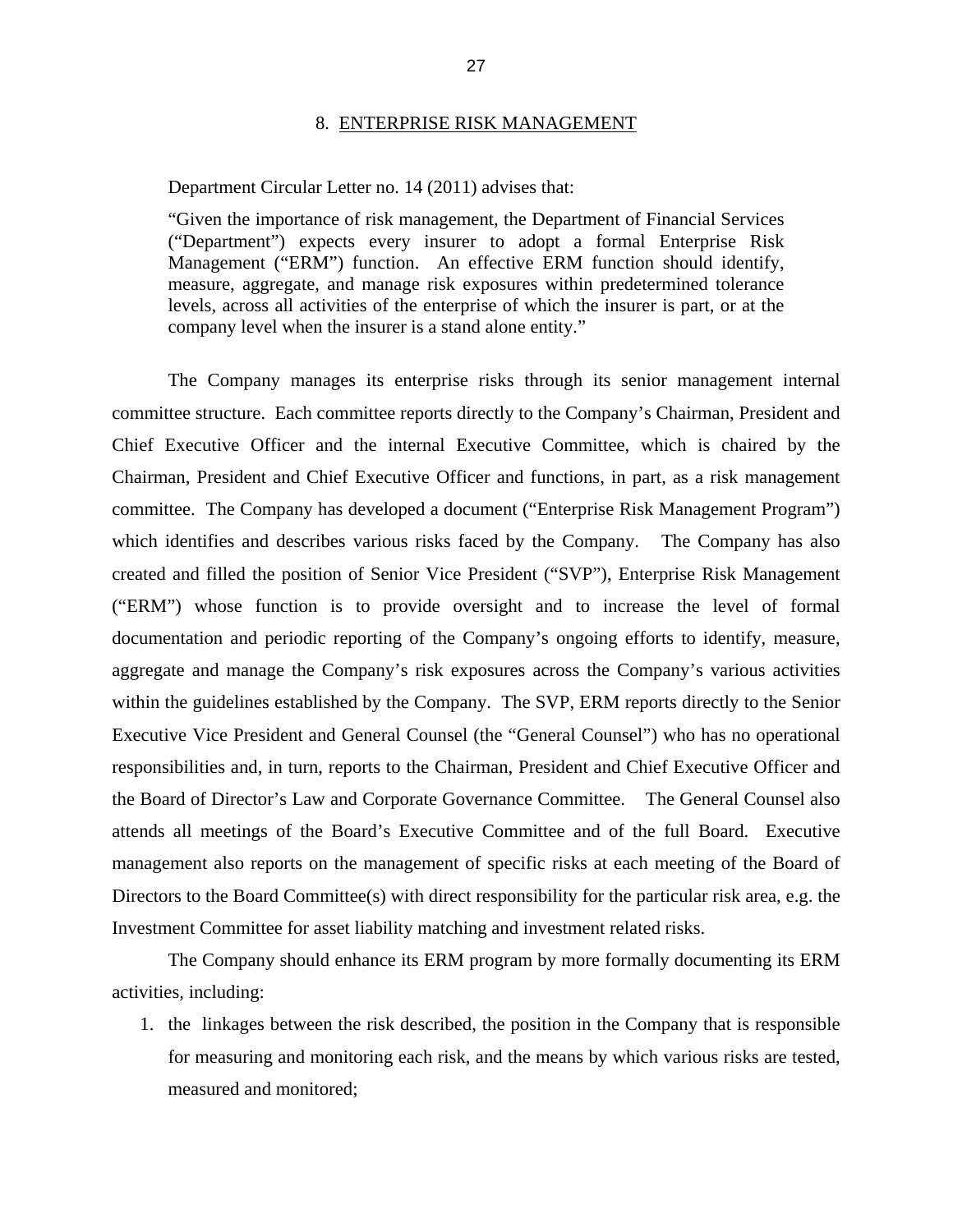- 2. to the extent not already defined, more clearly defining the risk tolerance levels and limits for the Company's identified risks; its quantitative assessments of identified risks;
- 3. the judgments, assumptions and criteria used to assess its material and relevant risks; and
- 4. its evaluation of its capital adequacy relative to economic capital and regulatory capital requirements, including prospective solvency assessments based on relevant scenario and stress testing.

It is recommended the Company enhance its ERM program by augmenting its documentation of its ERM activities, specifically the items noted above, by establishing a procedure for formal periodic meetings between the SVP, ERM and the Chairman, President and CEO regarding the ERM program and formalizing the Company's existing ERM reporting to the Board of Directors.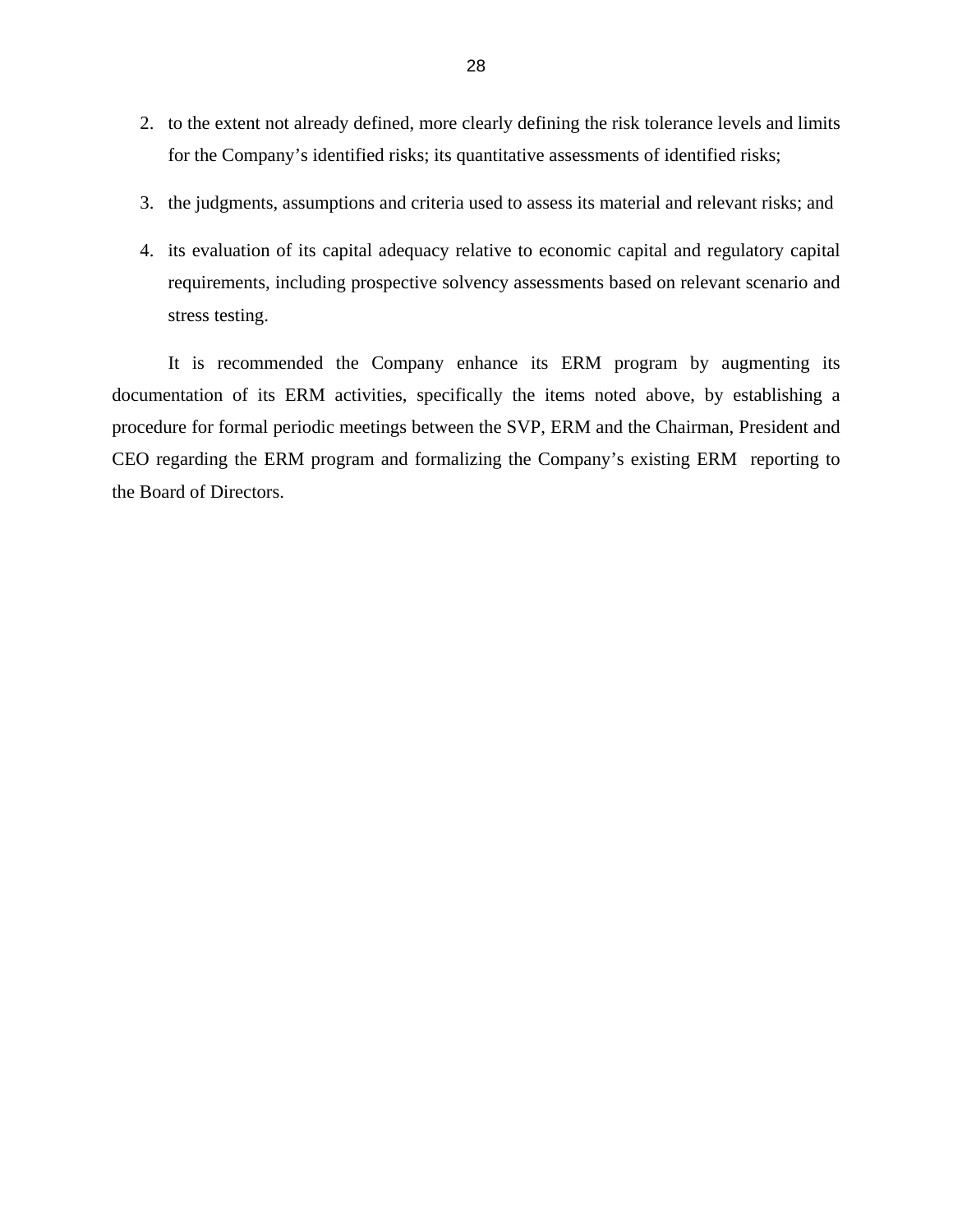citation: Following are the violations, recommendations and comment contained in the prior reports on examination and the subsequent actions taken by the Company in response to each

#### Financial Report

#### Item Description

A The examiner recommends that the Company comply with Section 1712 of the New York Insurance Law and require its affiliates to reimburse it for AML services provided by the Company.

> The Company has updated its expense allocation models to include the cost center where AML expenses are captured. The Company allocates these expenses to all subsidiaries on a monthly basis

B The examiner recommends that the Company file a Form CL-17 report with the Department for five service agreements in order to comply with Section 308 of the New York Insurance Law and Department Circular Letter No. 17 (2001).

> The Company filed the annual report required under Department Circular Letter No. 17 for each of the years in the examination period.

C The examiner recommends that the Company comply with Section 91.4(c)(2) of Department Regulation No. 33 and use the same time period for each of the components of its allocation method.

> All formulas used to allocate investment income, operating expenses and investment expenses now use the same time period for each of the components of its allocation method.

D The examiner recommends that the Company include all liabilities which can be attributed directly to the annual statement lines of business in its allocation method in order to comply with Department Regulation No. 33.

> The allocation formula now includes all policy related liabilities, including claim liabilities, when calculating mean reserves for the purposes of allocating investment income, operating expenses and investment expense.

E The Company violated Section 91.4(c)(2) of Department Regulation No. 33 by deviating from an acceptable mean policy reserves and liabilities method of allocation regarding its guaranteed income contracts.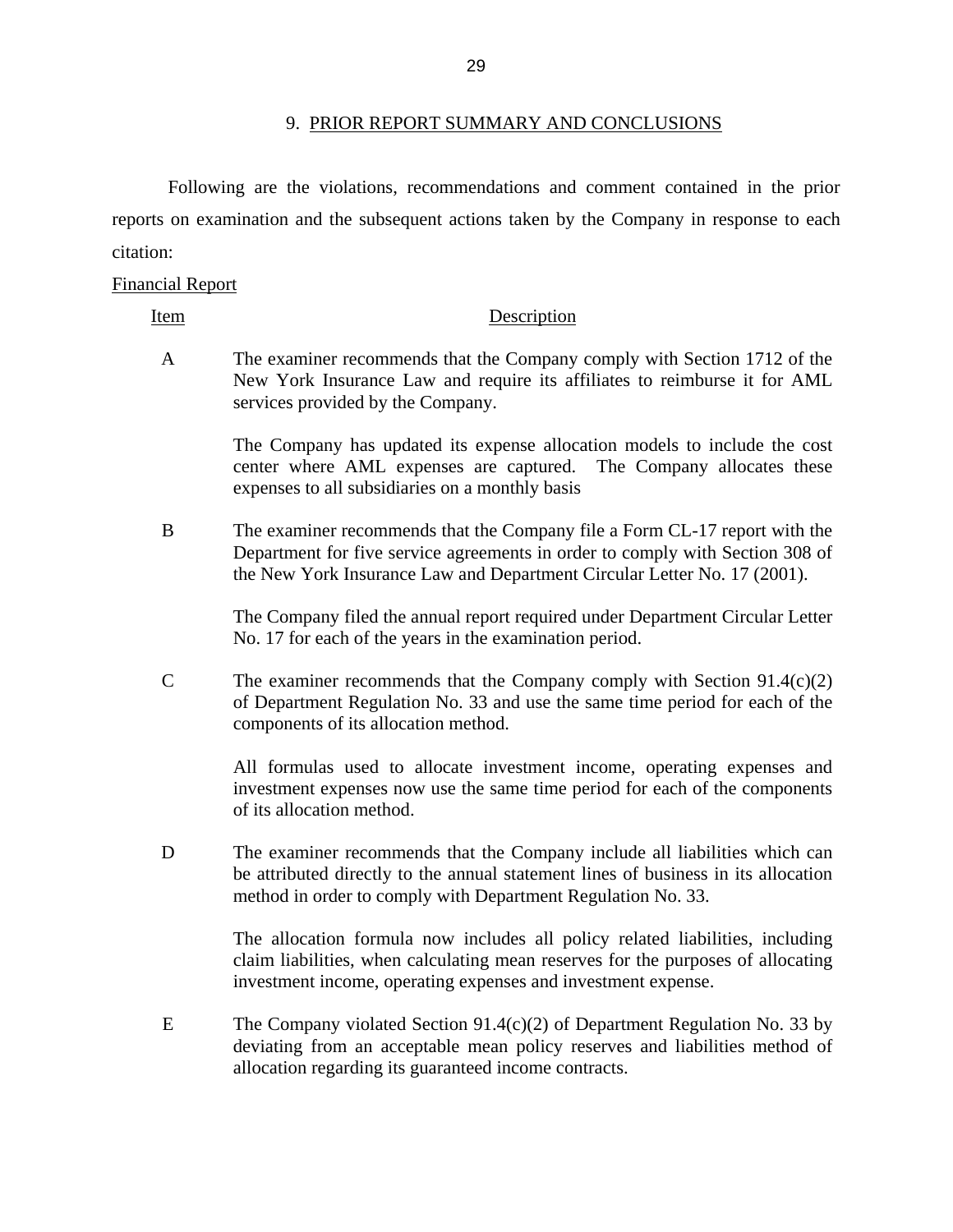#### Item Description

The Company continues to be in violation of Section  $91.4(c)(2)$  of Department Regulation No. 33. (See Item 5 of this report)

F The examiner recommends that the Company request approval from the Department to use a method of investment income allocation other than the acceptable mean policy reserves and liabilities method of allocation regarding its guaranteed income contracts.

> The Company did not seek approval from the Department to use a method of investment income allocation other than the acceptable mean policy reserves and liabilities method of allocation regarding its guaranteed income contracts.

G The examiner recommends that the Company take greater care in reconciling the reserves used in its allocation method with annual statement reserves.

> The Company strengthened the procedures used to reconcile the reserves used in its allocation method with annual statement reserves.

H The Company did not comply with Section 91.4(f)(1) of Department Regulation No. 33 by not allocating amounts to the general insurance expenses, and taxes, licenses and fees to the supplementary contracts line of business as required by said section of Department Regulation No. 33.

All products now receive their appropriate allocation of expenses.

I The examiner recommends that the Company allocate expenses to the Supplementary Contracts line of business and report the expenses in the Analysis of Operations by Lines of Business Exhibit.

All products now receive their appropriate allocation of expenses.

J The examiner recommends that the Company continue to use the reserving methodology as agreed upon with the Department.

> All of the items recommended by the Department as a result of the reserve review performed as a part of the prior examination were implemented as of December 31, 2008.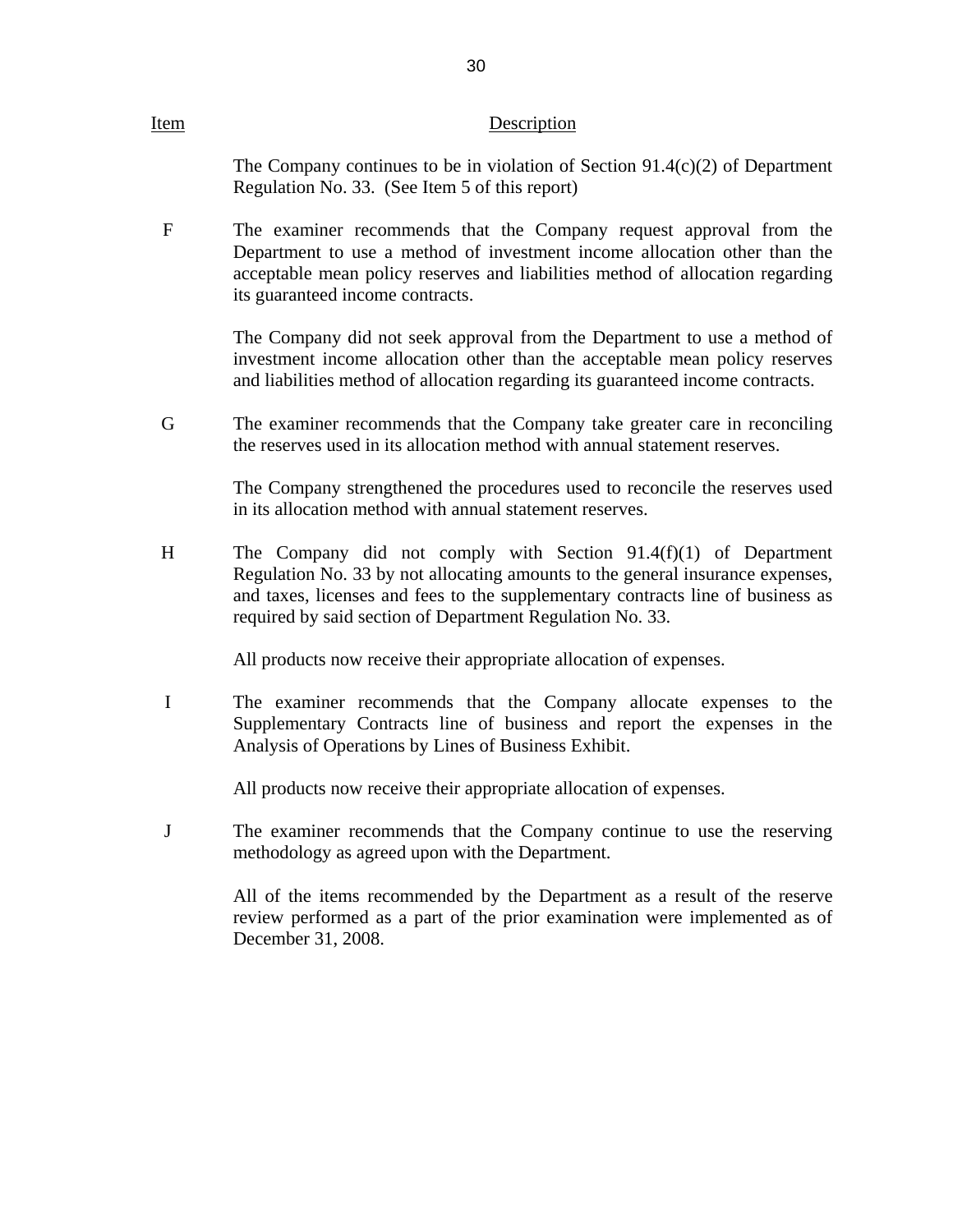Item Description

A The Company violated Section 51.6(b)(3) of Department Regulation No. 60 by failing to examine and ascertain that a composite Appendix 10B Disclosure Statement was required and to provide such in situations where more than one existing contract was being replaced.

> The Company modified its procedures to provide composite Disclosure Statements when more than one existing contract is being replaced. However, the Company did not provide required individual contract comparisons on Appendix 10B when multiple contracts were being replaced. (See item 7A of this report)

B The Company violated Section 51.6(b)(3) of Department Regulation No. 60 in those cases where the agent failed to indicate whether or not sales materials were used.

> The Company noted on all forms whether or not sales materials were used in each sale during the current exam period.

C The Company violated Section 51.6(b)(4) of Department Regulation No. 60 by failing to furnish the existing insurer a copy of the sales material used in the sale of the proposed annuity contract and the completed Disclosure Statement within ten days of the receipt of the application.

> The Company continues to be in violation of Section  $51.6(b)(4)$  of Department Regulation No. 60. (See item 7A of this report)

D The Company violated Section 4228(f)(1)(B) of the New York Insurance Law by making changes to its filed incentive compensation plan, and not filing those changes with the Department.

> The Company has submitted all filings required by Section 4228 regarding its incentive compensation plan to the Department.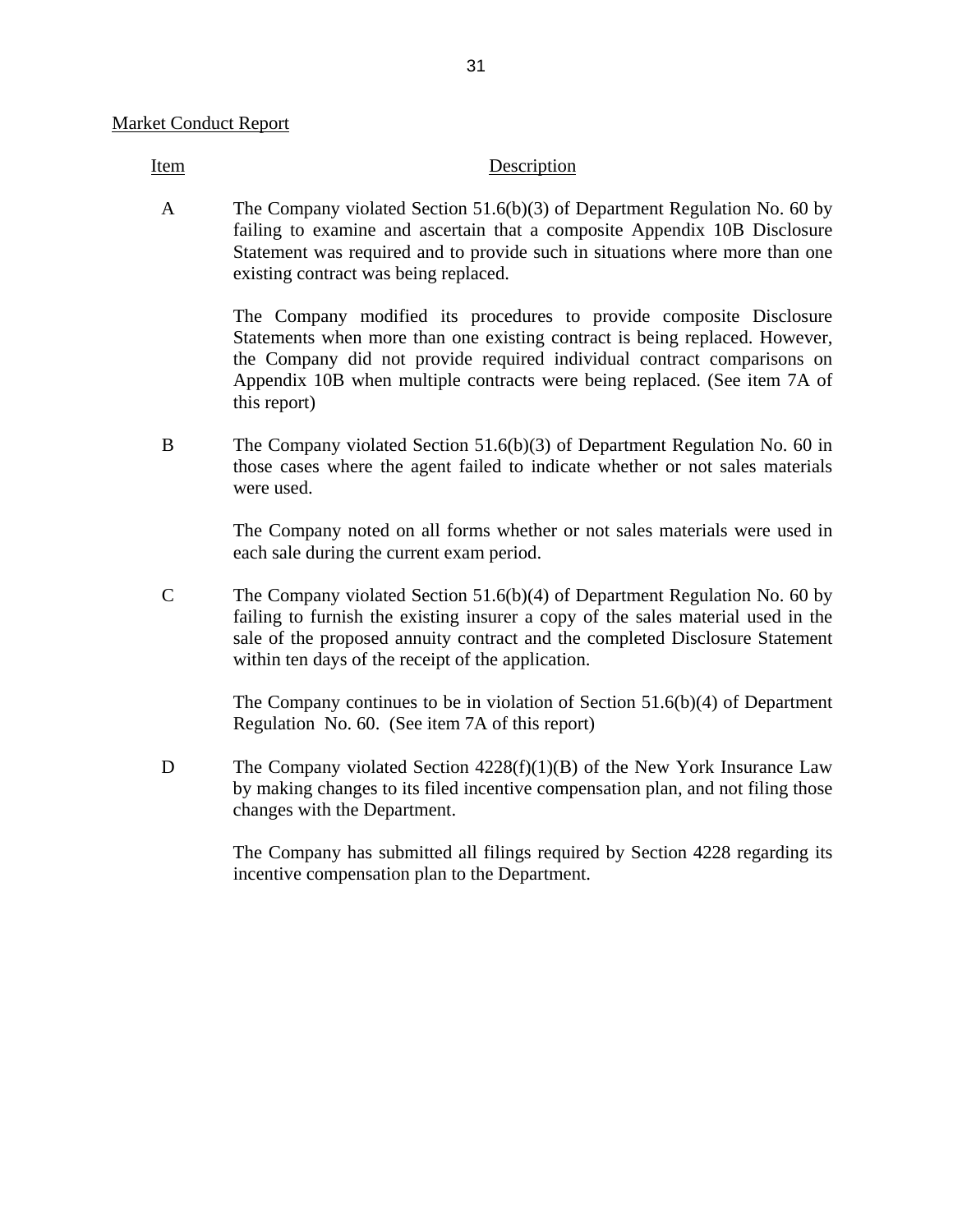## 10. SUMMARY AND CONCLUSIONS

<span id="page-34-0"></span>Following are the violations, recommendation and comment contained in this report:

| Item         | Description                                                                                                                                                                                                                                                                                                                                                                            | Page $No(s)$ . |
|--------------|----------------------------------------------------------------------------------------------------------------------------------------------------------------------------------------------------------------------------------------------------------------------------------------------------------------------------------------------------------------------------------------|----------------|
| $\mathbf{A}$ | The Company violated Section $91.4(c)(2)$ of Department Regulation<br>No. 33 by deviating from an acceptable mean policy reserves and<br>liabilities method of allocation regarding its net investment income on<br>guaranteed income contracts. This violation appeared in the prior report<br>on examination.                                                                        | 19             |
| B            | The Company violated Section $51.6(b)(4)$ of Department Regulation<br>No. 60 by failing to furnish the sales material used in the sale of the<br>proposed annuity contract and the completed Disclosure Statement to<br>the insurer whose coverage is being replaced, within 10 days of receipt<br>of the applications. This violation appeared in the prior report on<br>examination. | 25             |
| $\mathsf{C}$ | The Company violated Section 51.6(e) of Department Regulation No.<br>60 by not ensuring compliance with Section $51.5(c)(3)$ of Department<br>Regulation No. 60 when the applicant was presented with the Important<br>Notice and/or Disclosure Statement after the applicant signed the<br>application.                                                                               | 25             |
| D            | The Company violated Section 51.6(e) of Department Regulation No.<br>60 by failing to date the Important Notice, Disclosure Statement and/or<br>the application upon receipt.                                                                                                                                                                                                          | 26             |
| E            | The Company did not comply with the instructions for completing<br>Appendix 10B of Department Regulation No. 60 by failing to provide<br>the required individual contract comparisons when multiple contracts<br>were being replaced.                                                                                                                                                  | 26             |
| $\mathbf F$  | It is recommended the Company enhance its ERM program by<br>augmenting its documentation of its ERM activities, by establishing a<br>procedure for formal periodic meetings between the SVP, ERM and the<br>Chairman, President and CEO regarding the ERM program and<br>formalizing the Company's existing ERM reporting to the Board of<br>Directors.                                | 28             |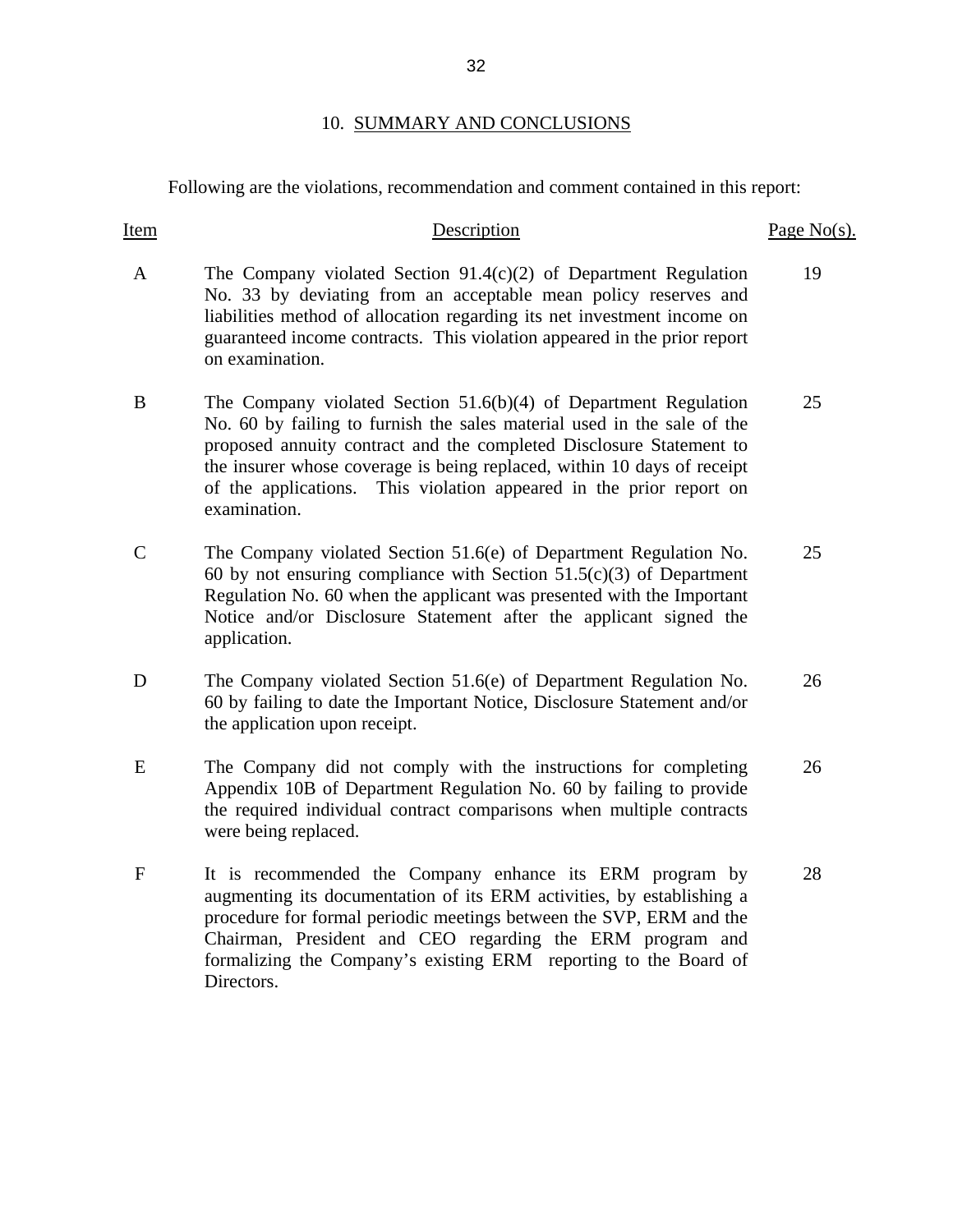Respectfully submitted,

 $\sqrt{s}$ /s/

 Joshua Weiss Associate Insurance Examiner

STATE OF NEW YORK )  $)$ SS: COUNTY OF NEW YORK )

Joshua Weiss, being duly sworn, deposes and says that the foregoing report, subscribed by him is true to the best of his knowledge and belief.

 $\sqrt{s}$ 

 $\overline{\phantom{a}}$ 

I Joshua Weiss

Subscribed and sworn to before me

this day of